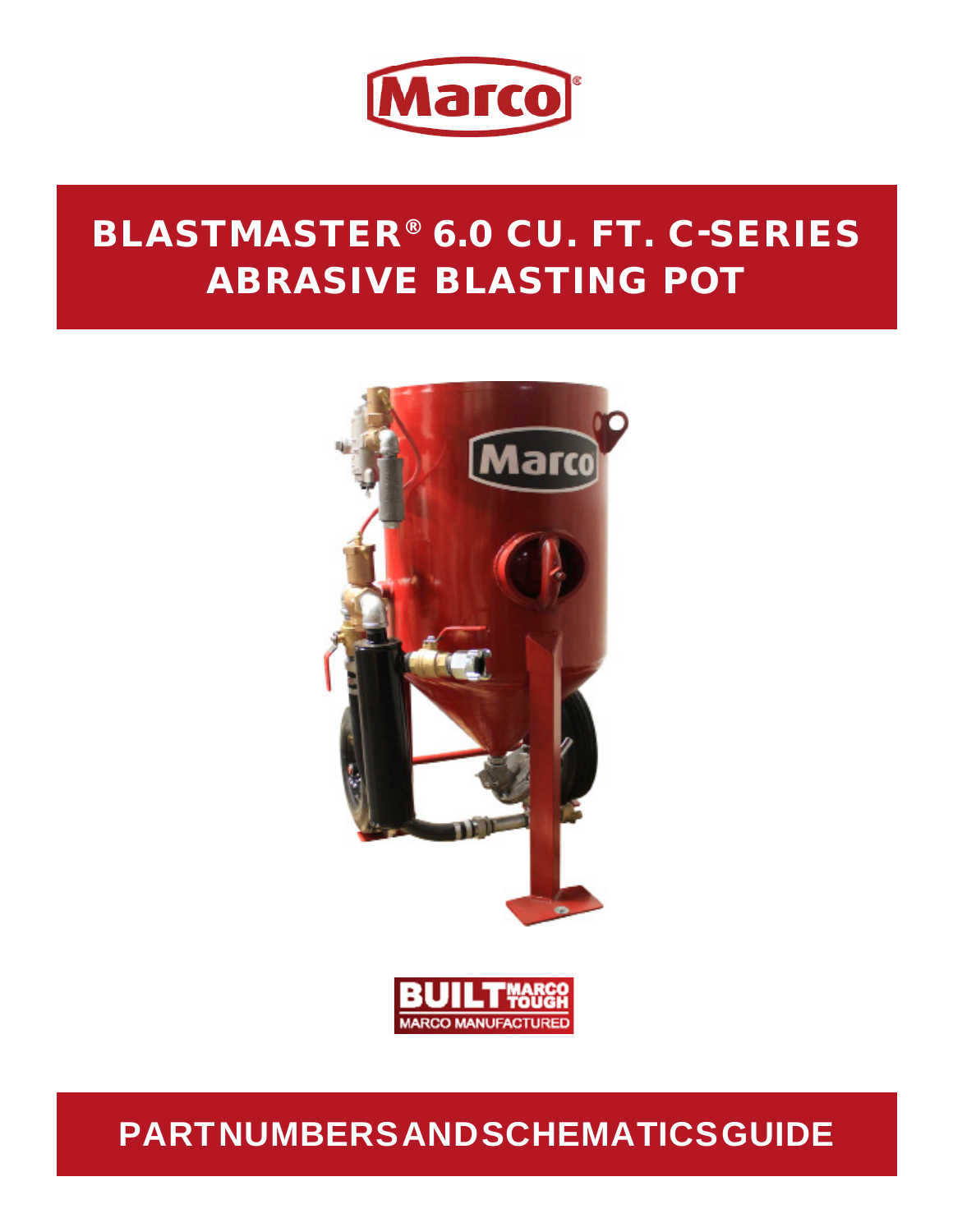#### **Company Profile**

Since 1944, Marco has developed a strong tradition of providing innovative and reliable products and services to the surface preparation and protective coatings industries. We are the world's premier provider of Abrasives, Blasting Equipment, Coating Equipment, Engineered Systems, Rental Equipment, Safety Equipment, Service, and Repair.

Through innovative designs and a total commitment to quality, Marco manufactures products that increase production rates, create a safer workplace, and reduce maintenance costs. Marco's industry experience, manufacturing capabilities, legendary customer service, product availability, logistics services, and technology leadership is your assurance that we deliver high quality products and services, providing the best value to you, our customer.

#### **The Marco Difference**

- **Industry Experience** With Marco on your team, you have access to expertise which can only come from decades of industry leadership. We have organized our engineering department, production specialists, customer operations, and safety support into a "Center of Competence." As a Marco customer, you have access to hundreds of years of cumulative experience related to your operations.
- **Manufacturing Excellence** Marco is a U.S. based, ISO 9001:2008 certified manufacturer of equipment for the Surface Preparation and Protective Coatings industries. Marco's engineers benchmark the industry to ensure that we design and manufacture superior products that set the "Gold Standard" for performance, safety, and quality.
- **Legendary Customer Service** Marco's legendary customer service team is staffed by friendly, highly-trained individuals who are focused on providing the highest level of product support, order accuracy, and customer satisfaction.
- **Product Availability** We stock over 10,000 SKU's and have over 45 shipping locations to serve North American and International markets for all major brands of blasting and painting equipment. As the largest provider of surface preparation and protective coatings equipment in the world, our inventory levels and product availability are unmatched.
- **Logistics Services** Marco's in-house logistics team is dedicated to moving your shipment anywhere in the world. We move over 14,000 truckloads every year, allowing you to save on freight costs by leveraging our buying power. Lower your process costs with a single invoice, which includes product and freight.
- **Technology Leadership** Our website provides: Operator's Manuals, Part Numbers and Schematics Guides, MSDS information, and Features and Specifications Guides, providing access to information 24/7. Our Extranet application allows you to receive quotes and place orders online. Our Intranet maintains a complete record of your purchase history to assist with ongoing support of your existing equipment and future purchasing decisions.

#### **Vision Statement**

Marco is the world's premier provider of Abrasives, Blasting Equipment, Coating Equipment, Engineered Systems, Rental Equipment, Safety Equipment, Service, and Repair.

#### **Mission Statement**

Marco provides strong leadership and innovation to the surface preparation and protective coatings industries. We dedicate our efforts to the continuous improvement of our products, services, processes, people, and most importantly, the quality of our customer's experience.

#### **Quality Statement**

Marco is committed to providing superior quality in the design, manufacturing, distribution, rental, service, and repair of our products. Our ISO 9001:2008 certification extends throughout all operations in all locations. Continuous improvement of our processes and supply chain Integration comprise the core of our business strategy for delivering exceptional quality and value in all Marco products and services.

#### **Management Philosophy**

We are a company dedicated to the success of every customer and associate. We discuss, debate, challenge, measure, and test our ideas. We will be boundless and limitless in our passion to improve. Through sound leadership and dedicated associates, we will ensure a long term, profitable future for Marco, our associates, customers, and suppliers.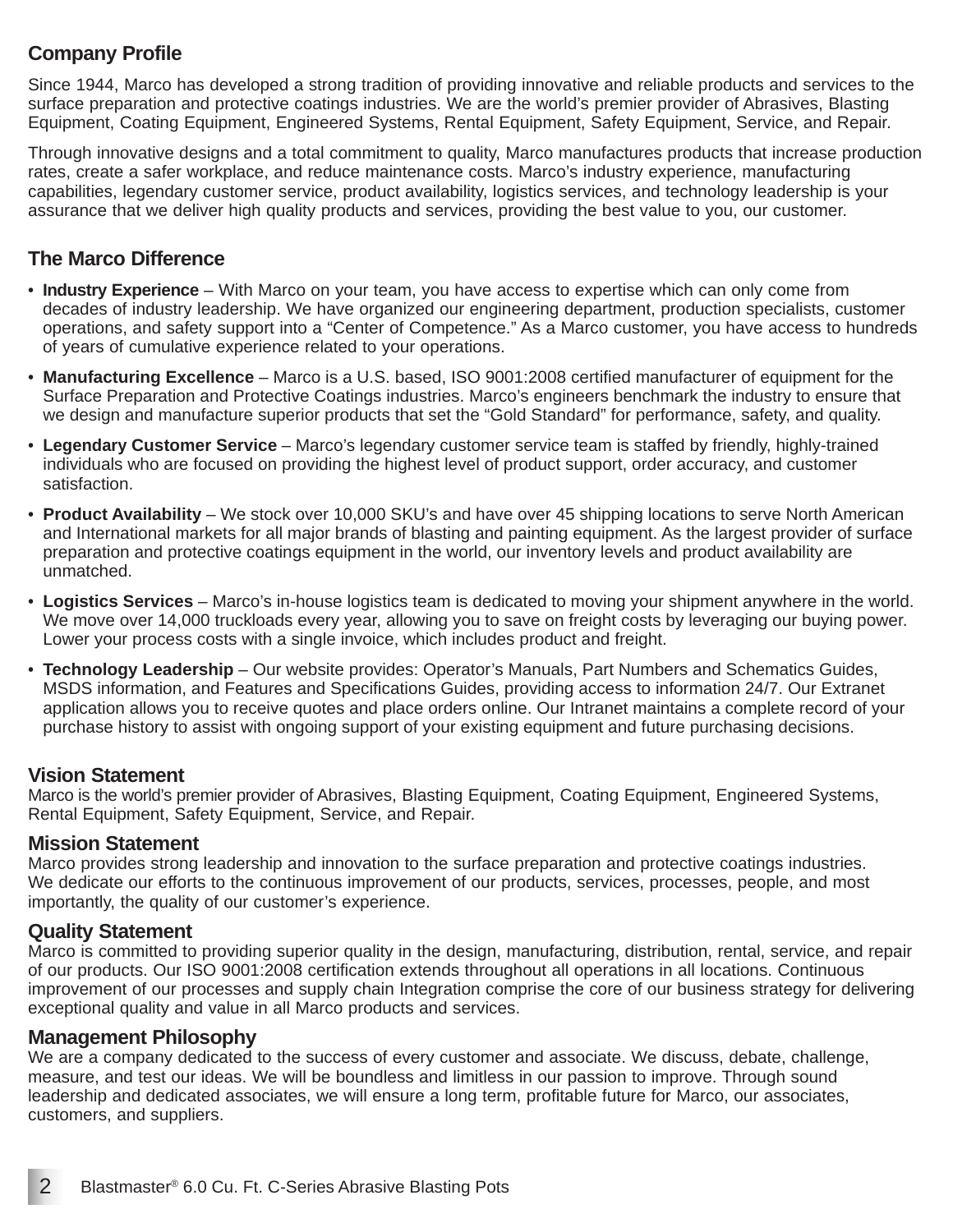# **TABLE OF CONTENTS**

| Part Numbers  4                                                                                                                          |  |
|------------------------------------------------------------------------------------------------------------------------------------------|--|
| Part Numbers and Schematics  5                                                                                                           |  |
| Inspection Door Assembly  5                                                                                                              |  |
| Pop-up Valve Assembly  5                                                                                                                 |  |
| Blastmaster <sup>®</sup> 6.0 Cu. Ft. C-Series Abrasive Blasting                                                                          |  |
| Blastmaster® 6.0 Cu. Ft. C-Series Abrasive Blasting<br>Pot – Electric $\ldots \ldots \ldots \ldots \ldots \ldots \ldots \ldots \ldots 8$ |  |
|                                                                                                                                          |  |
| Exhaust Muffler Assembly  11                                                                                                             |  |
| Blastmaster <sup>®</sup> 125P Remote Control System. 12                                                                                  |  |
|                                                                                                                                          |  |
| 1" Outlet Valve  15                                                                                                                      |  |
|                                                                                                                                          |  |
| 120-Volt AC to 12-Volt AC Power Converter. 17                                                                                            |  |
| 12-Volt DC Blastmaster® 125E Remote Control                                                                                              |  |
| 12-Volt DC 190 Electric Control Assembly  20                                                                                             |  |
| 12-Volt DC 190 Electric Solenoid  21                                                                                                     |  |
| 120-Volt AC Blastmaster <sup>®</sup> 125E Remote Control                                                                                 |  |
| 12-Volt AC 190 Electric Control Assembly 24                                                                                              |  |
| 12-Volt AC 190 Electric Solenoid  25                                                                                                     |  |
| Blastmaster <sup>®</sup> Regulator Abrasive Metering Valve 26                                                                            |  |
| Optional Accessories  28                                                                                                                 |  |
| 1-1/2" Extractor Abrasive Blasting Pot Moisture<br>Separator  28                                                                         |  |
|                                                                                                                                          |  |
|                                                                                                                                          |  |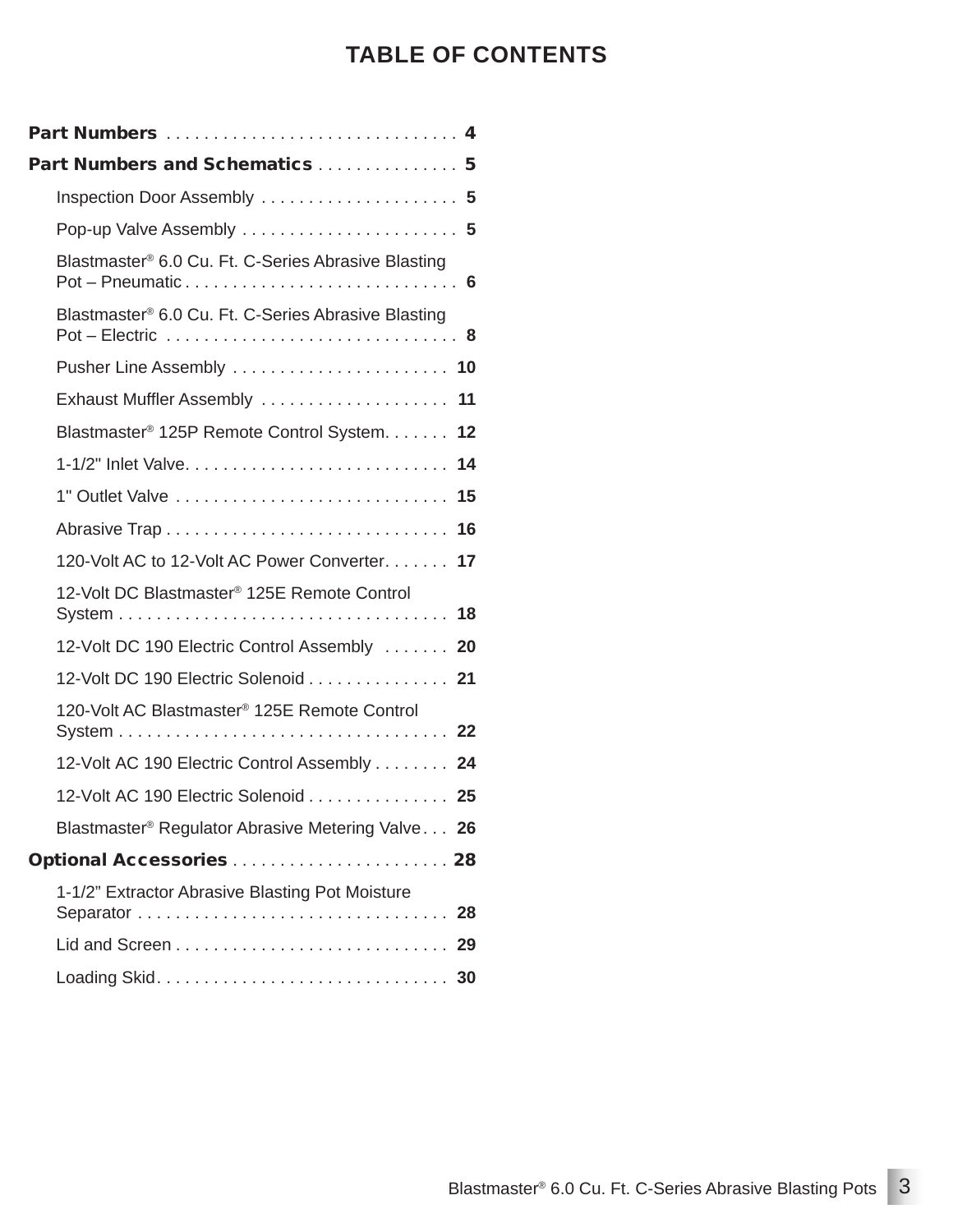# **PART NUMBERS**

|                               |                 |                                                      | BLASTMASTER® 6.0 CU. FT. C-SERIES ABRASIVE BLASTING POT |                                                               |                                                                                         |
|-------------------------------|-----------------|------------------------------------------------------|---------------------------------------------------------|---------------------------------------------------------------|-----------------------------------------------------------------------------------------|
| <b>Part</b><br><b>Numbers</b> | Source<br>Power | Blastmaster <sup>®</sup> Remote<br>System<br>Control | Blastmaster <sup>®</sup> Remote<br>Switch<br>Control    | Abrasive Metering Valve<br>Blastmaster <sup>®</sup> Regulator | Pot<br>Separator<br><b>Blasitng</b><br>Extractor<br>Abrasive<br>Moisture<br>$1 - 1/2$ " |
| 1006008                       | Pneumatic       | 125P                                                 | 150P                                                    | $\times$                                                      |                                                                                         |
| 1006008PKA                    | Pneumatic       | 125P                                                 | 150P                                                    | X                                                             | X                                                                                       |
| 1006002                       | 12-Volt DC      | 125E                                                 | 151E                                                    | X                                                             |                                                                                         |
| 1006002PKA                    | 12-Volt DC      | 125E                                                 | 151E                                                    | X                                                             | X                                                                                       |
| 1006004                       | 120-Volt AC     | 125E                                                 | 151E                                                    | X                                                             |                                                                                         |
| 1006004PKA                    | 120-Volt AC     | 125E                                                 | 151E                                                    | X                                                             | X                                                                                       |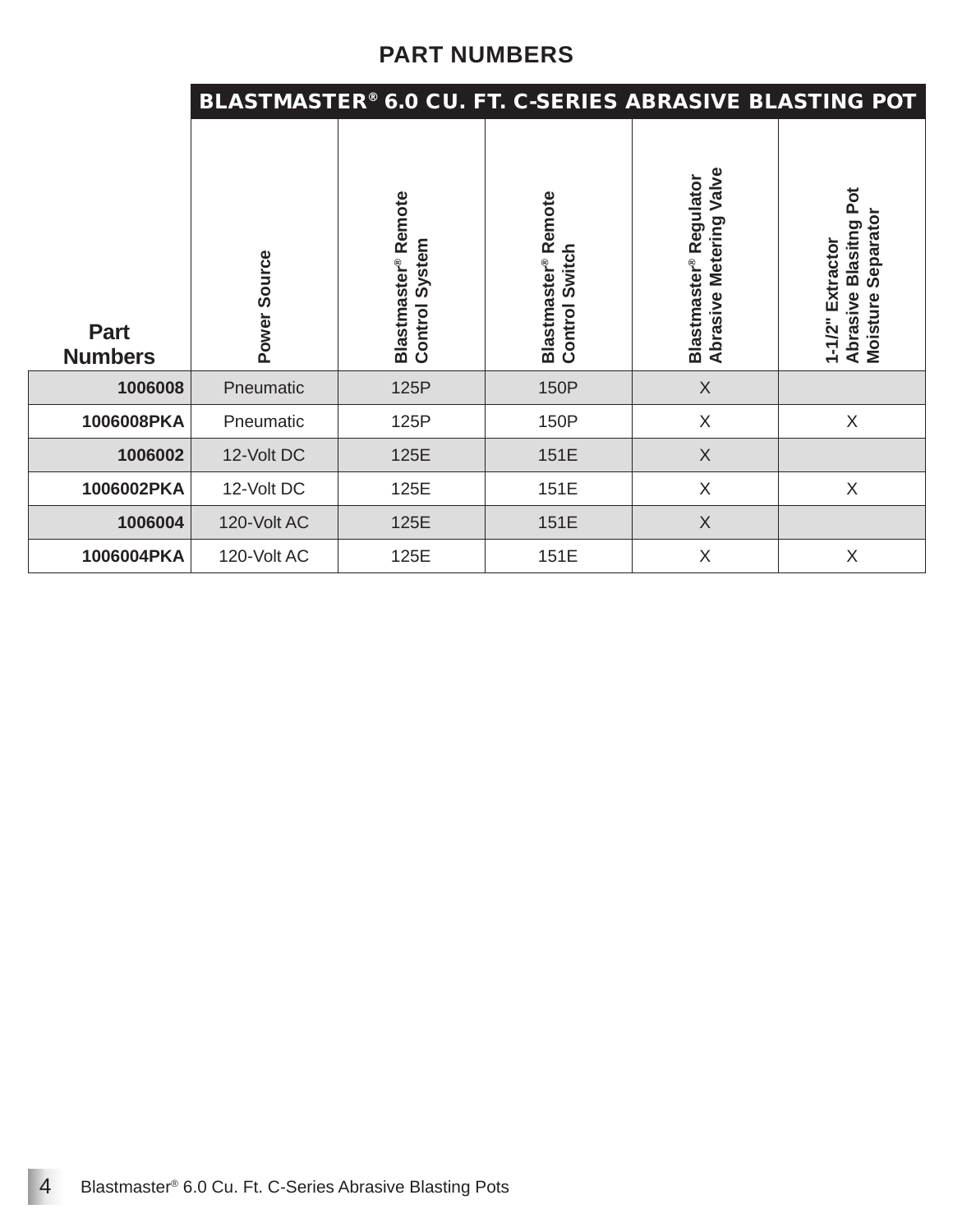#### **Figure 1: Inspection Door Assembly**



| Item $#$ Part $#$ |         | <b>Description</b>               |
|-------------------|---------|----------------------------------|
| Fig. 1            |         |                                  |
|                   | 1006200 | 6" x 8" Inspection Door Assembly |
|                   | 1006201 | Gasket                           |

#### **Figure 2: Pop-up Valve Assembly**



| ltem #         | Part #  | <b>Description</b>             |
|----------------|---------|--------------------------------|
| Fig. 2         |         |                                |
|                | 1006050 | Pop-Up Valve Seat              |
| 2              | 1006020 | Pop-Up Valve - External Sleeve |
| 3              | 1011200 | 1-1/4" NPT x 7" Toe Nipple     |
| $\overline{4}$ | 1006204 | $1-1/4$ " 90 $^{\circ}$ Elbow  |
| 5              | 1011214 | 1-1/4" NPT x 10" Pipe Nipple   |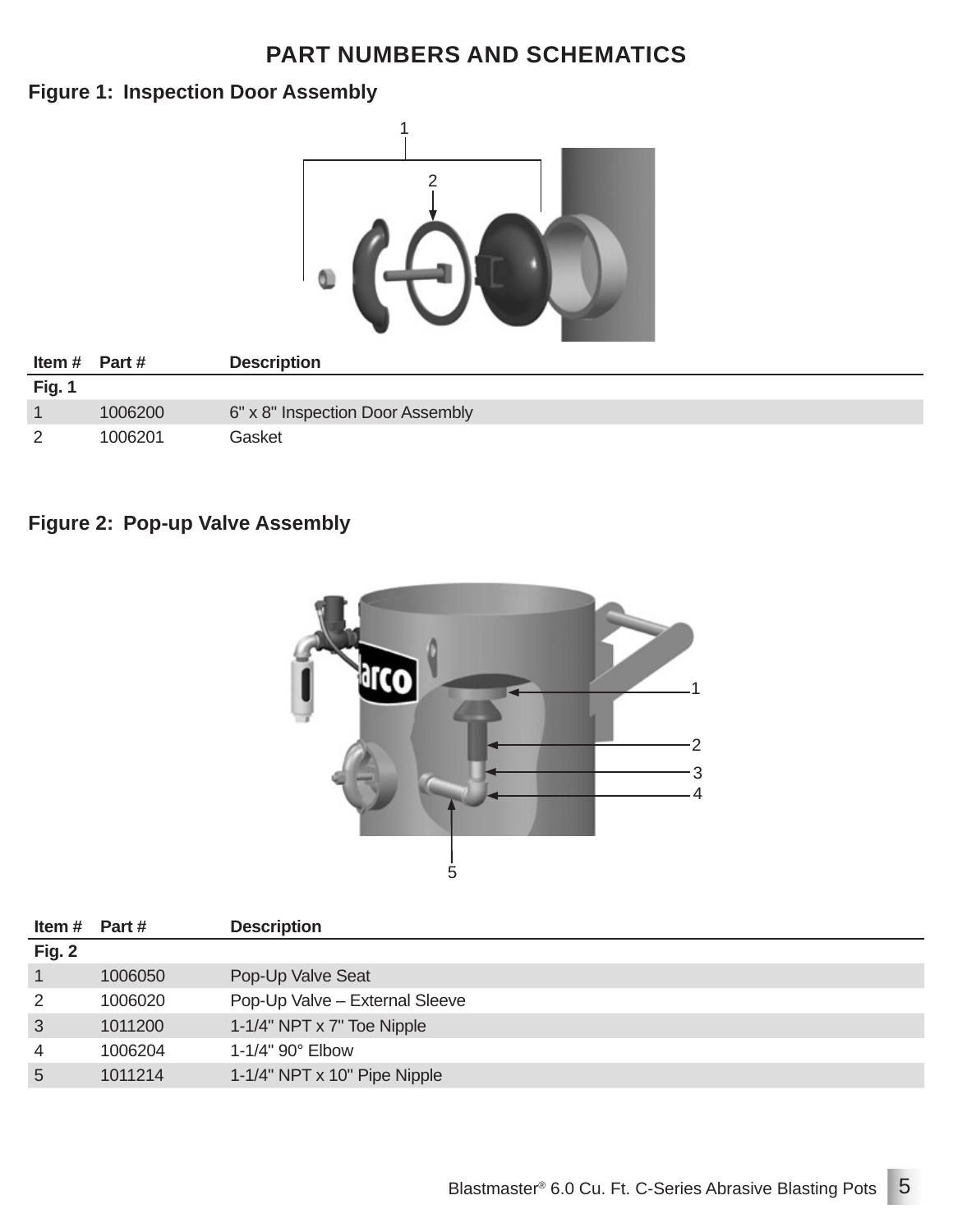#### **Blastmaster® 6.0 Cu. Ft. C-Series Abrasive Blasting Pot – Pneumatic**

| Item#                             | Part#   | <b>Description</b>                                                                          |
|-----------------------------------|---------|---------------------------------------------------------------------------------------------|
| Fig. 3                            |         |                                                                                             |
| $\mathbf{1}$                      | 1012050 | 1" Outlet Valve (See Literature 106M014)                                                    |
| 2                                 | 10CL18  | 18" Control Line                                                                            |
| 3                                 | 1011801 | 1" Galvanized Street Elbow                                                                  |
| 4                                 | 1011100 | Abrasive Blasting Pot Muffler (See Fig. 6)                                                  |
| 5                                 | 1012200 | 1-1/2" Inlet Valve (See Literature 106M014)                                                 |
| 6                                 | 1014015 | 1-1/2" Galvanized Close Nipple (Three Required)                                             |
| $\overline{7}$                    | 1011201 | 1-1/4" Galvanized Close Nipple (Three Required)                                             |
| 8                                 | 1011501 | 1-1/2" (M) x 1-1/4" (F) Galvanized Hex Bushing (Three Required)                             |
| 9                                 | 1014000 | Blastmaster <sup>®</sup> Regulator Abrasive Metering Valve                                  |
| 10                                | 10SB1   | 1-1/4" Brass Tank Coupling                                                                  |
| 11                                | 1011202 | 1-1/4" x 6" Galvanized Nipple                                                               |
| 12                                | 1006205 | 1" Wheel Clip (Four Required)                                                               |
| 13                                | 1006064 | 16" Wheel (Two Required)                                                                    |
| 14                                | 1006312 | 1-1/2" I.D. Pusher Line Assembly (See Fig. 5)                                               |
| 15                                | 1011603 | 1-1/2" Full Port Ball Valve                                                                 |
| 16                                | 1011804 | 1-1/2" 90° Galvanized Elbow with Side-out                                                   |
| 17                                | 1012000 | 1" Abrasive Trap                                                                            |
| 18                                | 1011901 | 1" Galvanized Square Head Pipe Plug                                                         |
| 19                                | 1011816 | 1" Galvanized Pipe Tee                                                                      |
| 20                                | 1012151 | 1" Galvanized Close Nipple                                                                  |
| $\overbrace{\phantom{13333}}$     | 105M072 | Features and Specifications Guide – Blastmaster® 6.0 Cu. Ft. C-Series Abrasive Blasting Pot |
| $\overbrace{\phantom{123221111}}$ | 106M072 | Part Numbers & Schematics Guide - Blastmaster® 6.0 Cu. Ft. C-Series Abrasive Blasting Pot   |
|                                   | 1090072 | Operator's Manual - Blastmaster® 6.0 Cu. Ft. C-Series Abrasive Blasting Pot                 |
|                                   | 105M023 | Features and Specifications Guide – Blastmaster <sup>®</sup> 150P Remote Control Switch     |
|                                   | 106M023 | Part Numbers & Schematics Guide - Blastmaster® 150P Remote Control Switch                   |
| $\hspace{0.05cm}$                 | 1090023 | Operator's Manual - Blastmaster <sup>®</sup> 150P Remote Control Switch                     |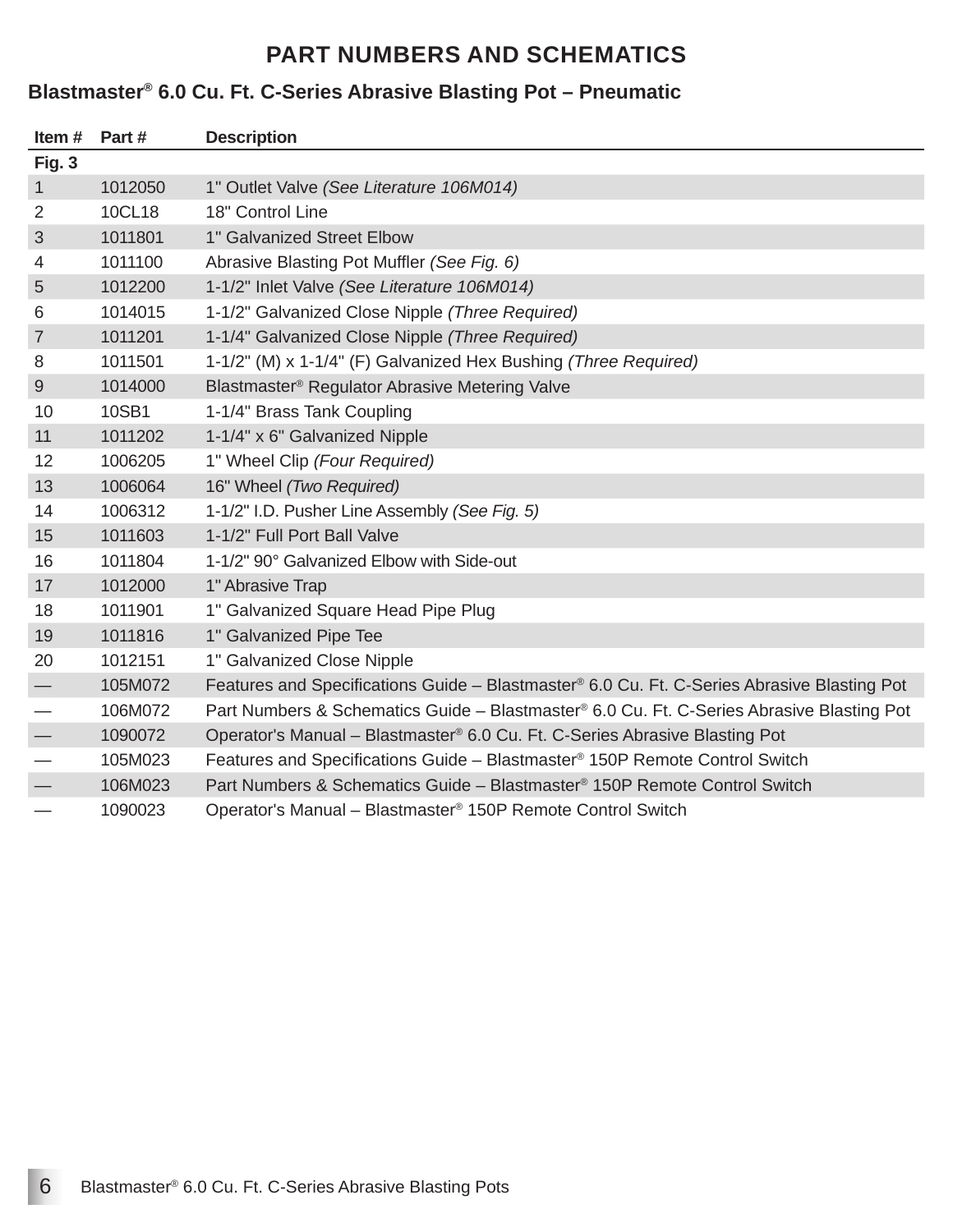#### **Figure 3: Blastmaster® 6.0 Cu. Ft. C-Series Abrasive Blasting Pot – Pneumatic**

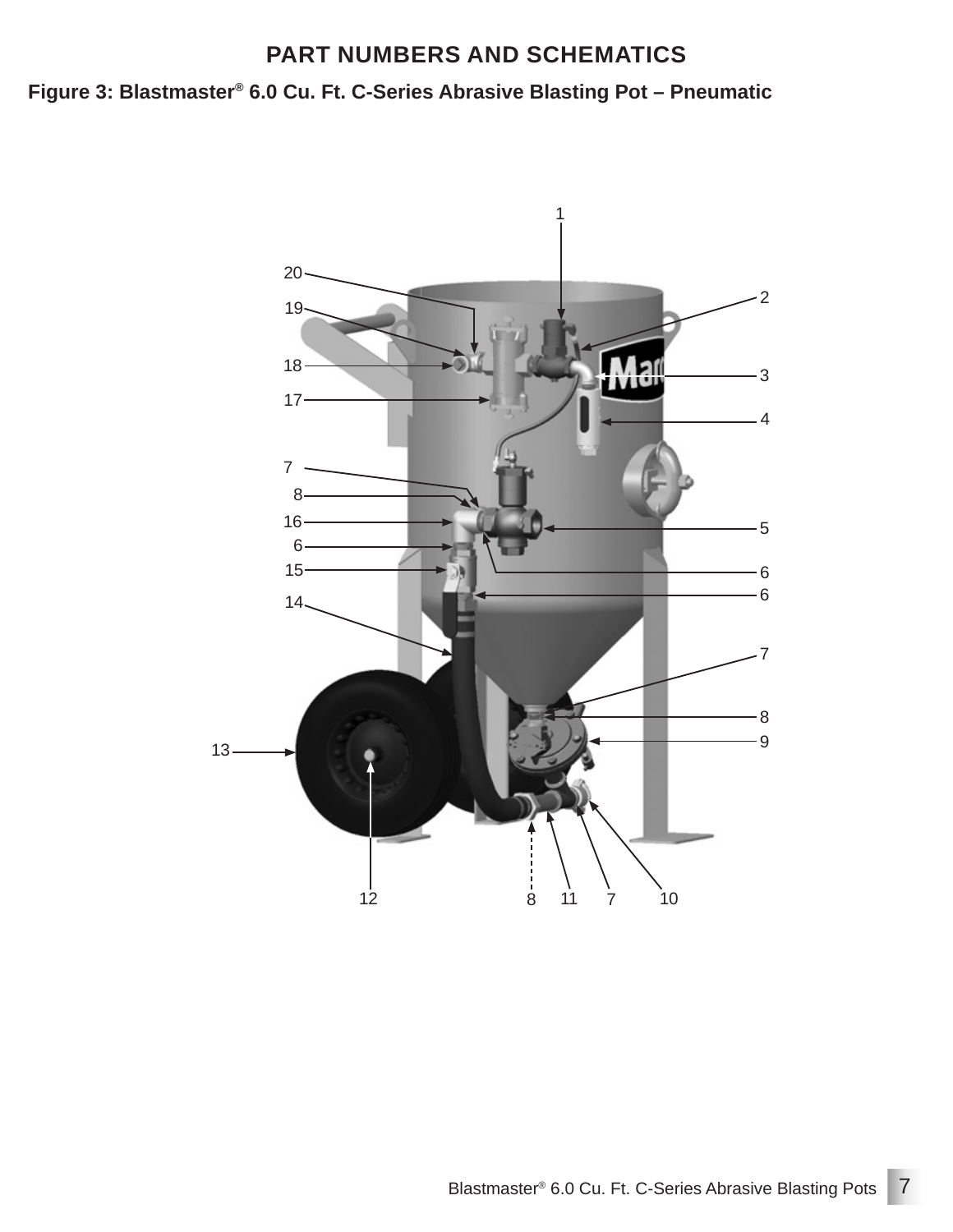#### **Blastmaster® 6.0 Cu. Ft. C-Series Abrasive Blasting Pot – Electric**

| Item#          | Part#              | <b>Description</b>                                                             |
|----------------|--------------------|--------------------------------------------------------------------------------|
| Fig. 4         |                    |                                                                                |
| $\mathbf{1}$   | 1012050            | 1" Outlet Valve                                                                |
| $\overline{2}$ | 10CL18             | 18" Control Line                                                               |
| 3              | 1011801            | 1" Galvanized Street Elbow                                                     |
| 4              | 1011100            | <b>Abrasive Blasting Pot Muffler</b><br>(See Fig. 6)                           |
| 5              | 10AH025            | 1/4" Push-on Air Hose (Per Foot)                                               |
| 6              | 1012200            | 1-1/2" Inlet Valve                                                             |
| $\overline{7}$ | 1014015            | 1-1/2" Close Galvanized Nipple<br>(Three Required)                             |
| 8              | 1014000            | Blastmaster <sup>®</sup> Regulator Abrasive<br><b>Metering Valve</b>           |
| 9              | 10SB1              | 1-1/4" Brass Tank Coupling                                                     |
| 10             | 1011201            | 1-1/4" Galvanized Close Nipple<br>(Three Required)                             |
| 11             | 1011202            | 1-1/4" x 6" Galvanized Nipple                                                  |
| 12             | 1011501            | 1-1/2" (M) x 1-1/4" (F) Galvanized<br>Hex Bushing (Three Required)             |
| 13             | 1006205            | 1" Wheel Clip (Four Required)                                                  |
| 14             | 1006064            | 16" Wheel (Two Required)                                                       |
| 15             | 1006312            | 1-1/2" I.D. Pusher Line Assembly<br>(See Fig. $5$ )                            |
| 16             | 1011603            | 1-1/2" Full Port Ball Valve                                                    |
| 17             | 1011804            | 1-1/2" 90° Galvanized Elbow with<br>Side Out                                   |
| 18             | 1012000            | 1" Abrasive Trap                                                               |
| 19             | 1019001<br>1019002 | 12-Volt DC 190 Electric Control<br>Assembly<br>12-Volt AC 190 Electric Control |
|                |                    | Assembly                                                                       |
| 20             | 1011901            | 1" Galvanized Square Head Pipe<br>Plug                                         |
| 21             | 1011816            | 1" Galvanized Pipe Tee                                                         |
| 22             | 1012151            | 1" Galvanized Close Nipple                                                     |
| 23             | 1019044            | 1/4-20 x 1-3/4" Zinc Bolt<br>(Two Required)                                    |
| 24             | 1012323            | 1/4-20 Zinc Lock Nut with Nylon<br>Insert (Two Required)                       |
| 25             | 1030020            | Blastmaster <sup>®</sup> 120VAC-12VAC<br>Converter (Optional)                  |
| 26             | 1012154            | 1/4-20 x 1" Hex Bolt<br>(Four Required)                                        |
| 27             | 1014017            | 1/4" Flat Washer (Four Required)                                               |

| Part #  | <b>Description</b>                                                                                          |
|---------|-------------------------------------------------------------------------------------------------------------|
| 105M063 | <b>Features and Specifications Guide</b><br>- Blastmaster <sup>®</sup> 151E Remote<br><b>Control Switch</b> |
| 105M072 | Features & Specifications Guide -<br>Blastmaster® 6.0 Cu. Ft.<br>C-Series Abrasive Blasting Pot             |
| 106M063 | Part Numbers & Schematics<br>Guide - Blastmaster <sup>®</sup> 151E<br><b>Remote Control Switch</b>          |
| 106M072 | <b>Part Numbers &amp; Schematics</b><br>Guide – Blastmaster® 6.0 Cu. Ft.<br>C-Series Abrasive Blasting Pot  |
| 1090063 | Operator's Manual - Blastmaster <sup>®</sup><br>151E Remote Control Switch                                  |
| 1090072 | Operator's Manual-<br>Blastmaster® 6.0 Cu. Ft. C-Series<br><b>Abrasive Blasting Pot</b>                     |
|         |                                                                                                             |

8 Blastmaster® 6.0 Cu. Ft. C-Series Abrasive Blasting Pots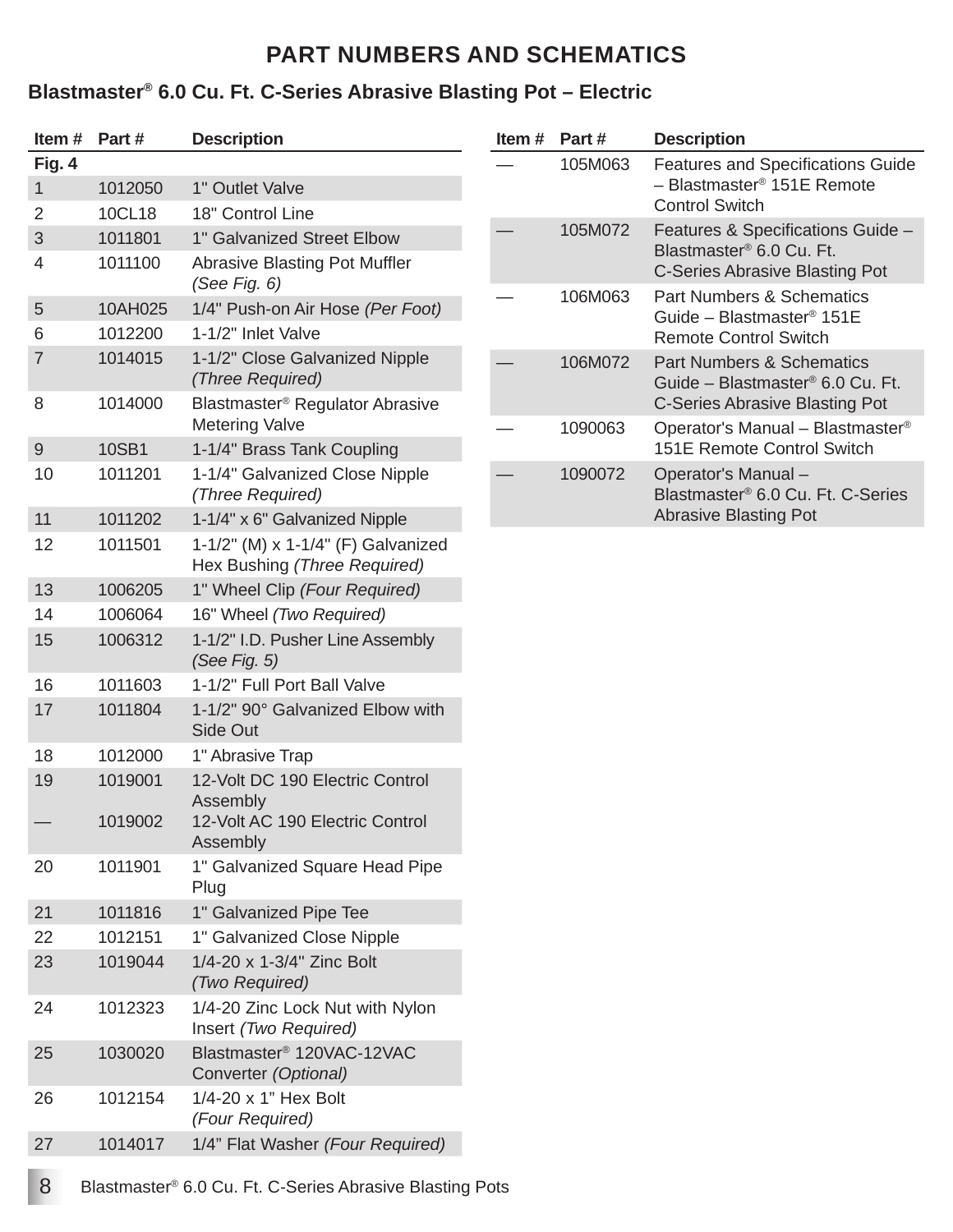**Figure 4: Blastmaster® 6.0 Cu. Ft. C-Series Abrasive Blasting Pot – Electric**

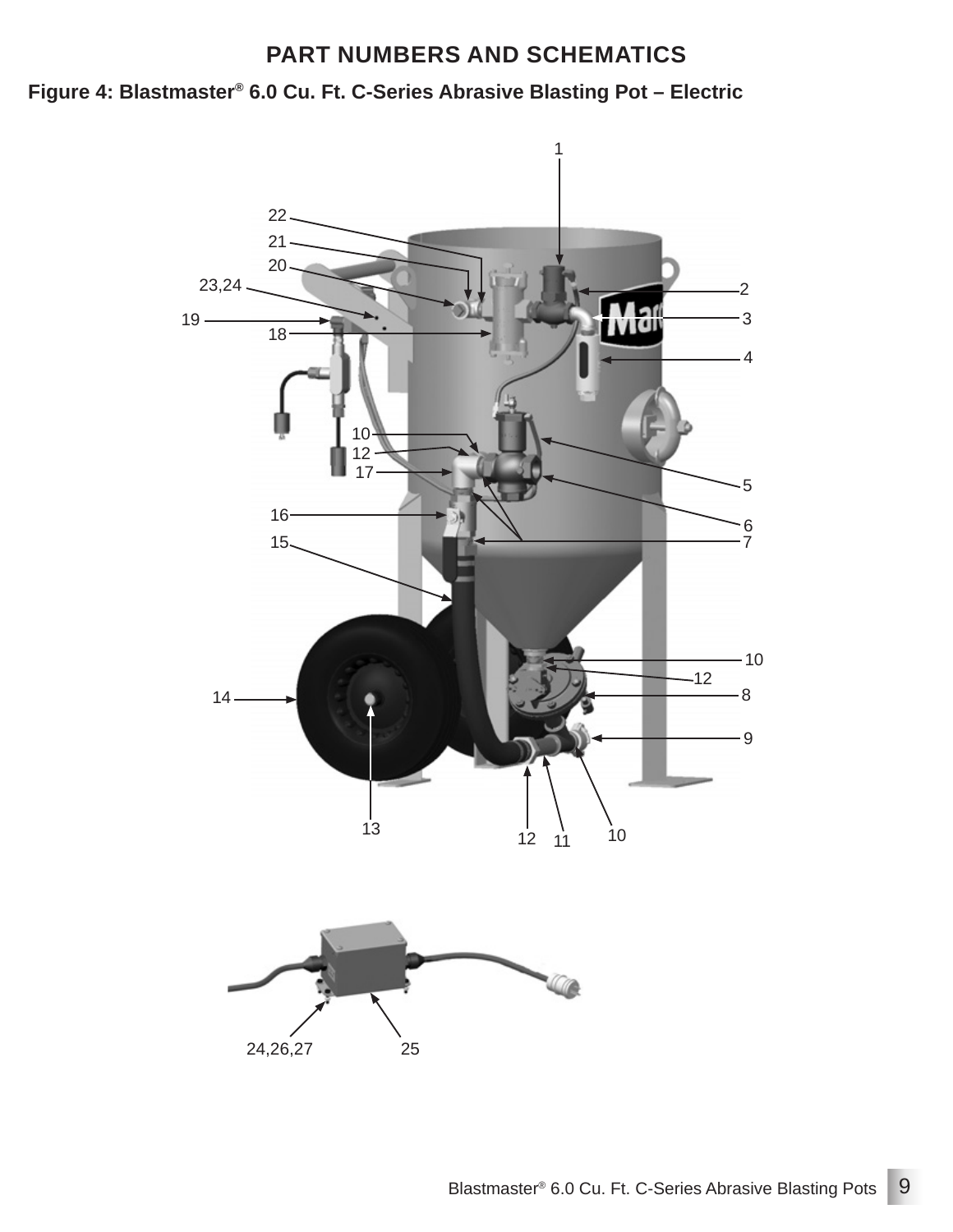#### **Figure 5: Pusher Line Assembly**



| Item #         | Part #   | <b>Description</b>                                                                        |
|----------------|----------|-------------------------------------------------------------------------------------------|
| <b>Fig. 5</b>  |          |                                                                                           |
|                | 1006312  | 1-1/2" I.D. Pusher Line Assembly<br>Includes Item #: 1, 2, and 3 (Quantity of Three Feet) |
|                | 10SFE4   | 1-1/2" Female Swivel Air Hose End (Two Required)                                          |
| $\overline{2}$ | 10103738 | 1-1/2" T-Bolt Hose Clamp (Two Required)                                                   |
| 3              | 10AH112B | 1-1/2" I.D. Air Hose                                                                      |
|                | 10SFE4G  | Gasket for 10SFE4 Swivel Air Hose End (Not Shown)                                         |
|                | 1090059  | Technical Data Sheet – Pusher Line Assemblies                                             |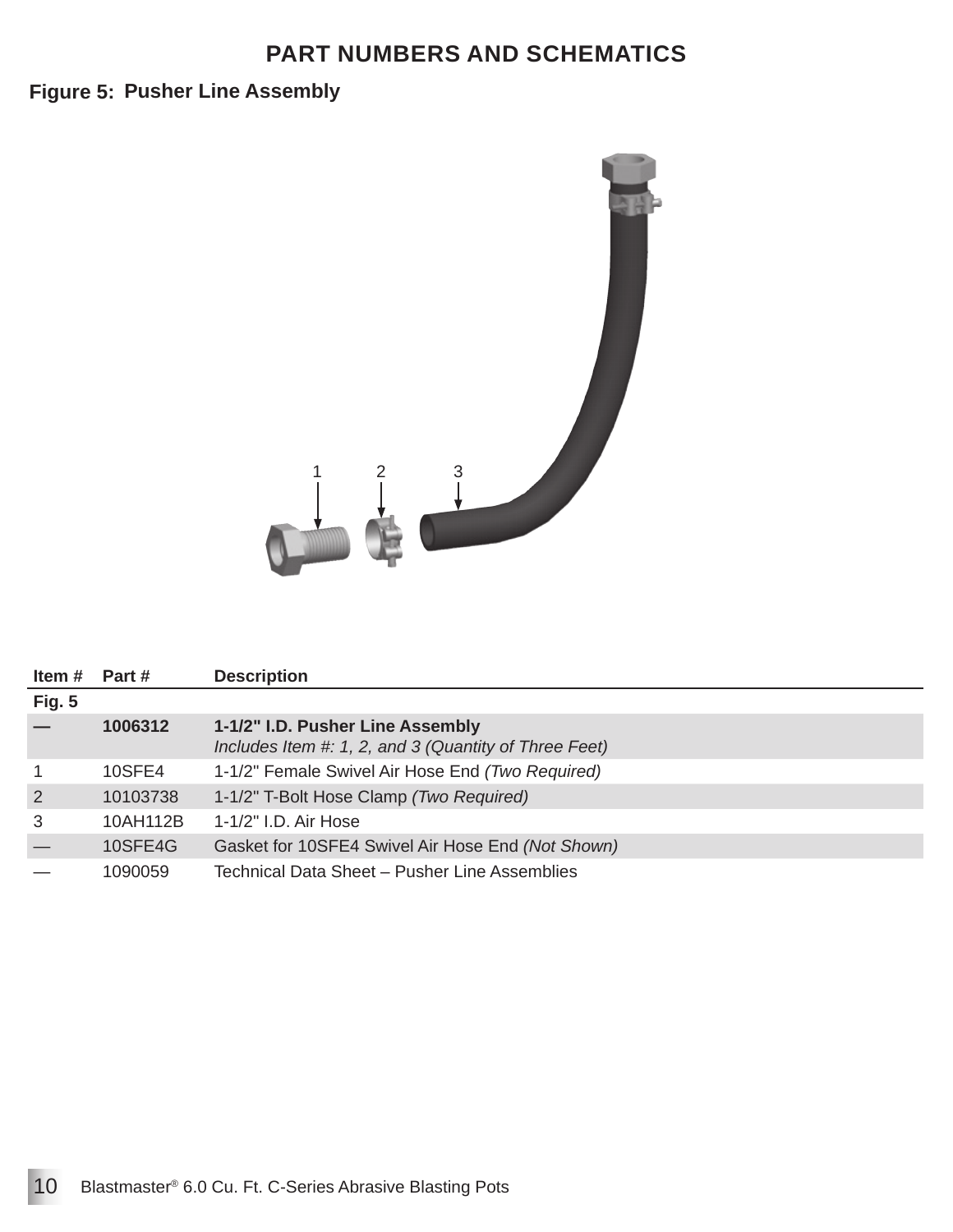# **Figure 6: Exhaust Muffler Assembly**



| Item#          | Part #  | <b>Description</b>                                                                                                       |
|----------------|---------|--------------------------------------------------------------------------------------------------------------------------|
| Fig. 6         |         |                                                                                                                          |
|                | 1011100 | Blastmaster <sup>®</sup> Abrasive Blasting Pot Muffler – Complete                                                        |
|                | 1012151 | 1" Close Nipple                                                                                                          |
| $\overline{2}$ | 1011102 | <b>Body</b>                                                                                                              |
| 3              | 1011103 | <b>Filter Element</b>                                                                                                    |
| $\overline{4}$ | 1011104 | Screen                                                                                                                   |
| 5              | 1011101 | $1-1/2$ " Pipe Plug                                                                                                      |
|                | 1011105 | Blastmaster <sup>®</sup> Abrasive Blasting Pot Muffler Service Kit<br>Includes Item #'s: 3 (Quantity of Three), 4, and 5 |
|                |         | 105M347 Features and Specifications Guide – Blastmaster® Abrasive Blasting Pot Mufflers                                  |
|                |         | 106M347 Part Numbers And Schematics Guide – Blastmaster® Abrasive Blasting Pot Mufflers                                  |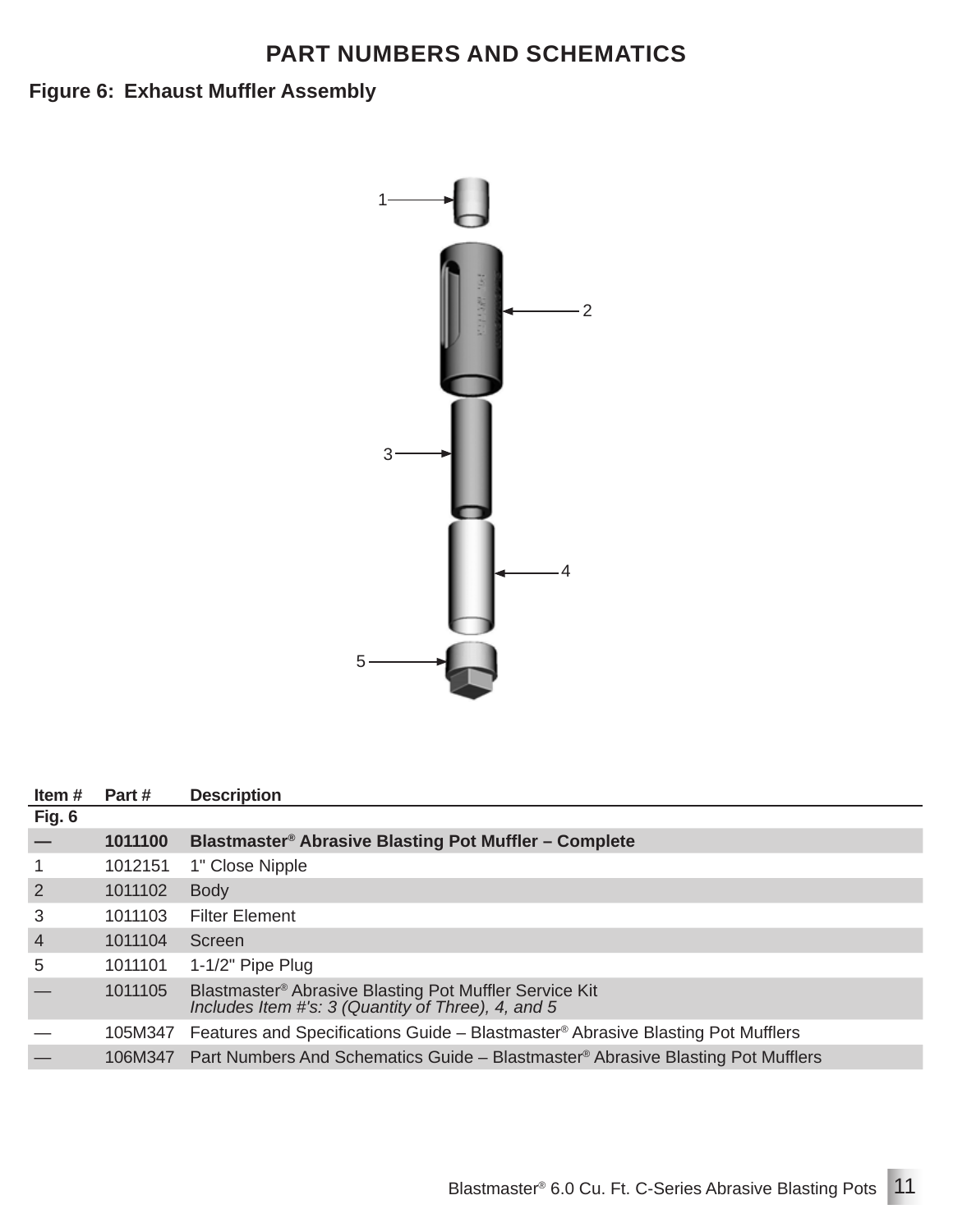# **Blastmaster® 125P Remote Control System**

|              | Item # Part # | <b>Description</b>                                             |
|--------------|---------------|----------------------------------------------------------------|
| Fig. 7       |               |                                                                |
|              | 1012500       | Blastmaster <sup>®</sup> 125P Remote Control System – Complete |
| $\mathbf{1}$ | 1012000       | Abrasive Trap - Complete (see Figure 10)                       |
| 2            | 1012050       | 1" Outlet Valve - Complete (see Figure 9)                      |
| 3            | 10CL18        | Coupled Pneumatic Control Line - 18 Inches                     |
| 4            | 10TL5         | Coupled Pneumatic Control Line - 5 Feet                        |
| 5            | 1017001       | 3/16" Control Line Union (Two Required)                        |
| 6            | 10TL50        | Coupled Pneumatic Control Line - 50 Feet                       |
|              | 10TL100       | Coupled Pneumatic Control Line - 100 Feet (optional)           |
| 7            | 1015000       | Blastmaster <sup>®</sup> 150P Remote Control Switch - Complete |
| 8            | 1012200       | 1-1/2" Inlet Valve - Complete (see Figure 8)                   |
|              | 1011501       | 1-1/2" NPT (M) x 1-1/4" NPT (F) Bushing (Not Shown)            |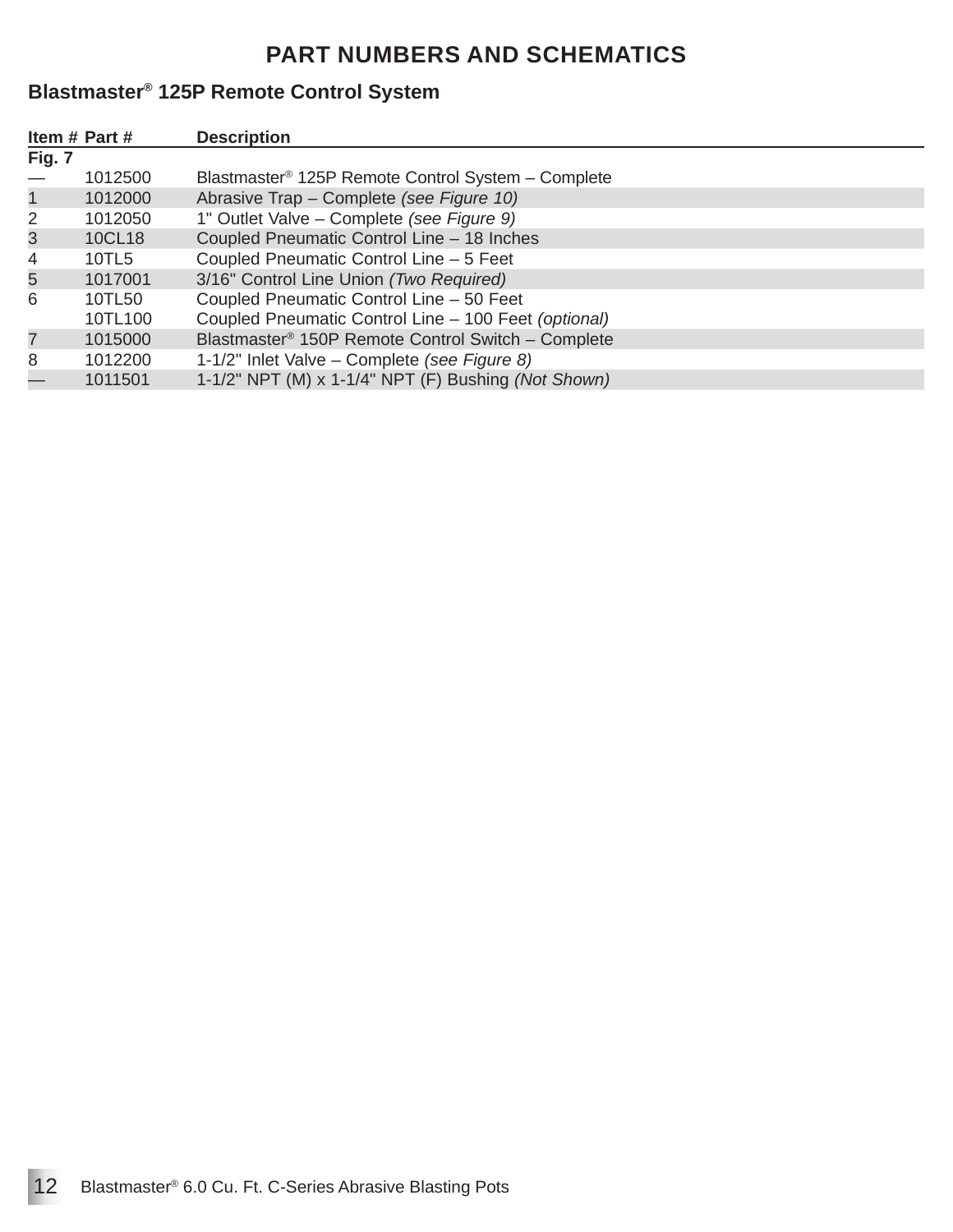# **Figure 7: Blastmaster® 125P Remote Control System**

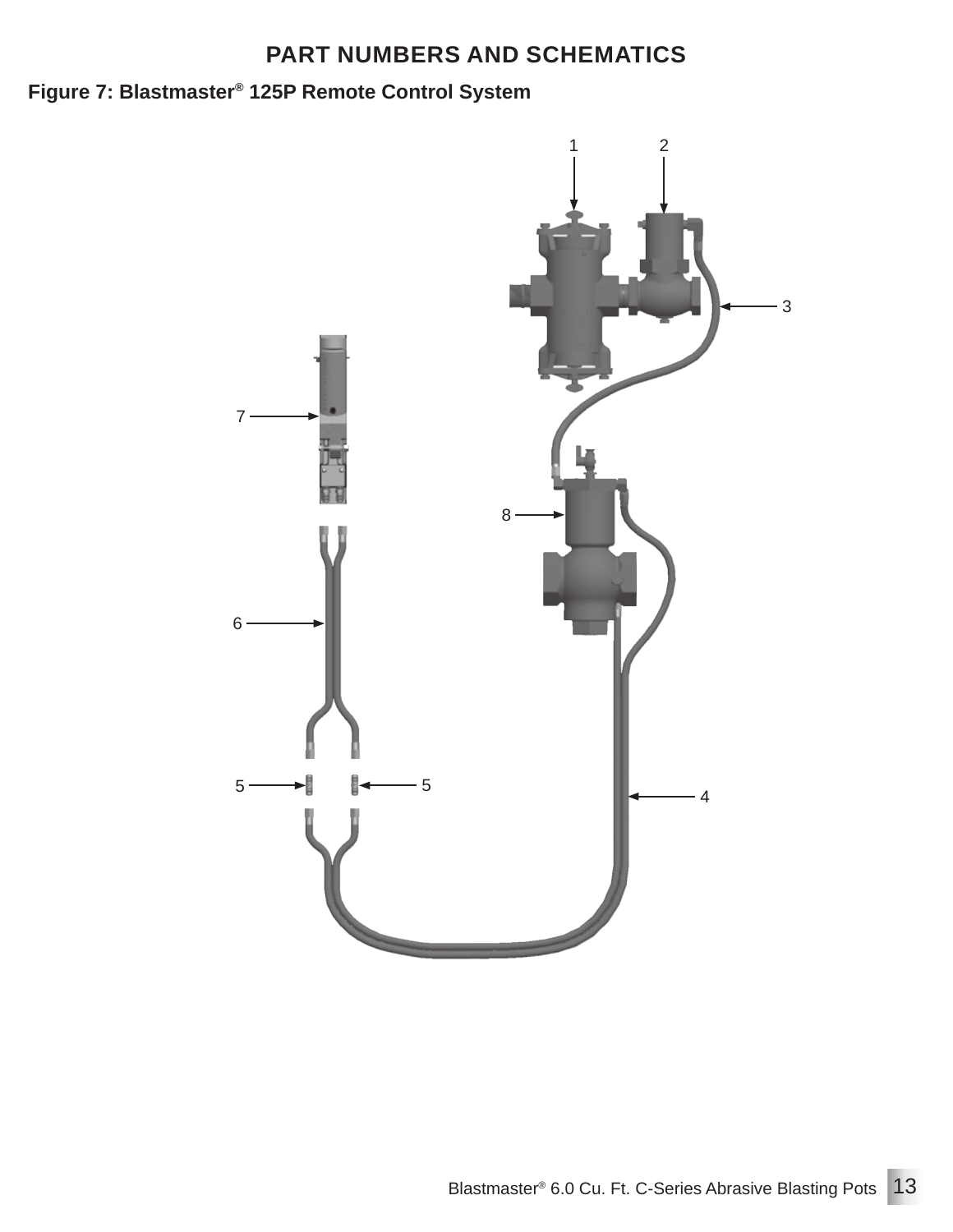**1-1/2" Inlet Valve Figure 8:**



| Item # Part # | <b>Description</b>                                                                            |
|---------------|-----------------------------------------------------------------------------------------------|
|               |                                                                                               |
| 1012200       | 1-1/2" Inlet Valve - Complete                                                                 |
| 1012101       | 1/4" NPT Petcock                                                                              |
| 1012051       | 1/4" NPT Brass Elbow (Two Required)                                                           |
| 1012213       | 1/8" x 2-1/2" O-ring                                                                          |
| 1012208       | 1/16" x 7/16" O-ring                                                                          |
| 1012204       | 1-1/2" Body                                                                                   |
| 1012207       | 1-1/2" Plug Washer Retainer                                                                   |
| 1012205       | 1-1/2" Plug                                                                                   |
| 1012105       | 5/8" x 1-11/16" Inner Spring                                                                  |
| 1012202       | 1-1/2" Bottom Cap Gasket                                                                      |
| 1012201       | 1-1/2" Bottom Cap                                                                             |
| 1012203       | 7/8" x 2-1/16" Outer Spring                                                                   |
| 1012206       | 1-1/2" Plug Washer                                                                            |
| 1012103       | 1/8" Adapter with 1/16" Restrictor Port                                                       |
| 1012113       | 1/8" Street Elbow                                                                             |
| 1012209       | Piston and Rod Assembly                                                                       |
| 1012214       | 1-1/2" Cylinder Cap                                                                           |
| 1012215       | 1-1/2" Inlet Valve Repair Kit<br>(Includes Item #'s: $3,4,8,9,11$ , and 12 (Quantity of Two)) |
|               |                                                                                               |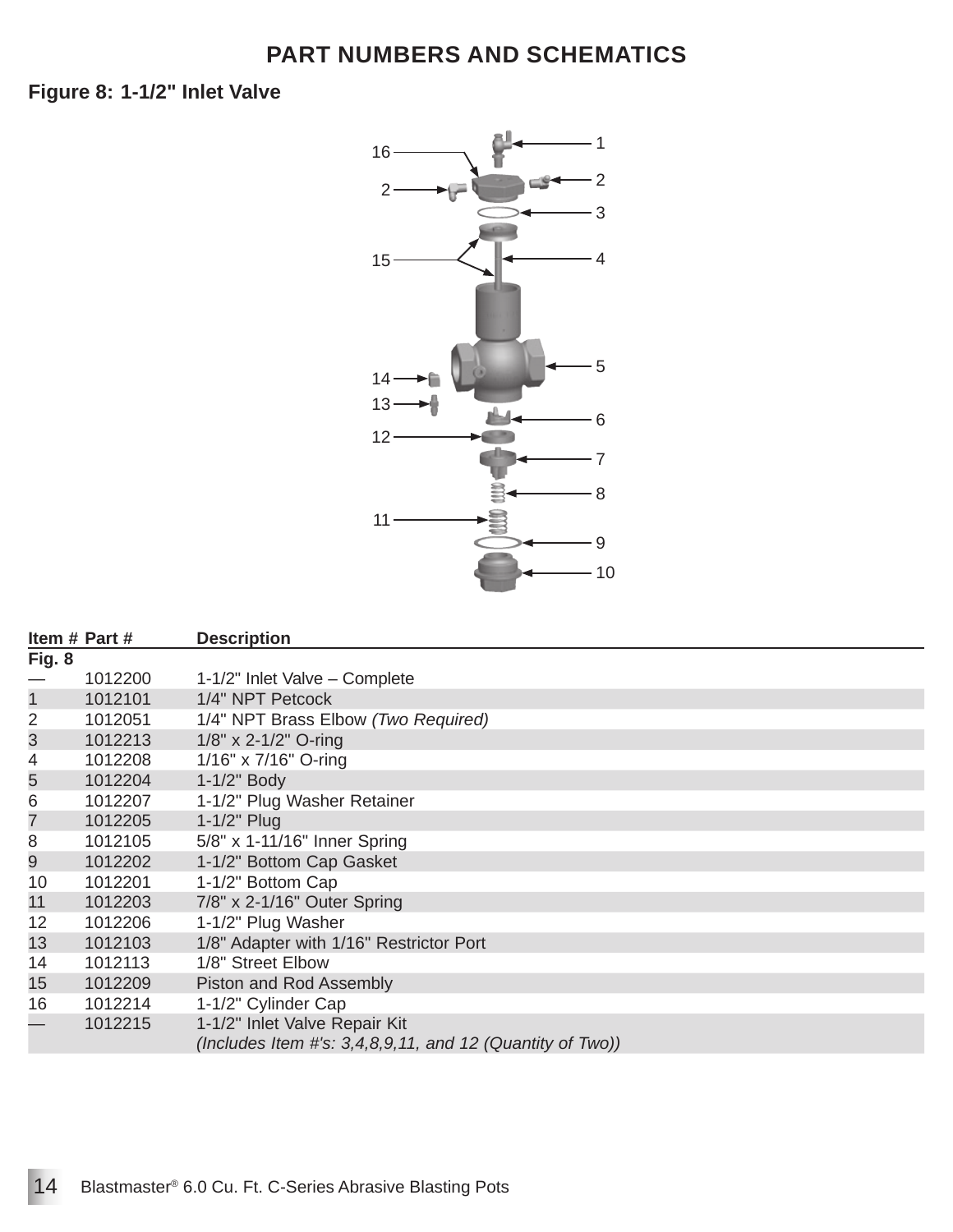**1" Outlet Valve Figure 9:**



|                | Item # Part # | <b>Description</b>                                                                         |
|----------------|---------------|--------------------------------------------------------------------------------------------|
| Fig. 9         |               |                                                                                            |
|                | 1012050       | 1" Outlet Valve - Complete                                                                 |
| $\mathbf 1$    | 1012051       | $1/4$ " x $1/4$ " Brass Elbow                                                              |
| $\overline{2}$ | 1012053       | <b>Bonnet</b>                                                                              |
| 3              | 1012054       | Piston and Rod Assembly                                                                    |
| 4              | 1012058       | Plug and Spindle Guide                                                                     |
| 5              | 1012059       | Plug                                                                                       |
| 6              | 1012061       | Plug Washer Retainer                                                                       |
| $\overline{7}$ | 1012063       | 7/16" x 1-5/8" Spring                                                                      |
| 8              | 1012062       | <b>Body</b>                                                                                |
| 9              | 1012064       | 3/8" Nylon Washer                                                                          |
| 10             | 1012065       | $3/8" \times 3/4"$ Bolt                                                                    |
| 11             | 1012151       | 1" NPT Close Nipple                                                                        |
| 12             | 1012060       | Plug Washer                                                                                |
| 13             | 1012052       | 1/4" NPT Pipe Plug                                                                         |
|                | 1012066       | 1" Outlet Valve Repair Kit<br>(Includes Item #'s: $5,6,7,9,10$ , and 12 (Quantity of Two)) |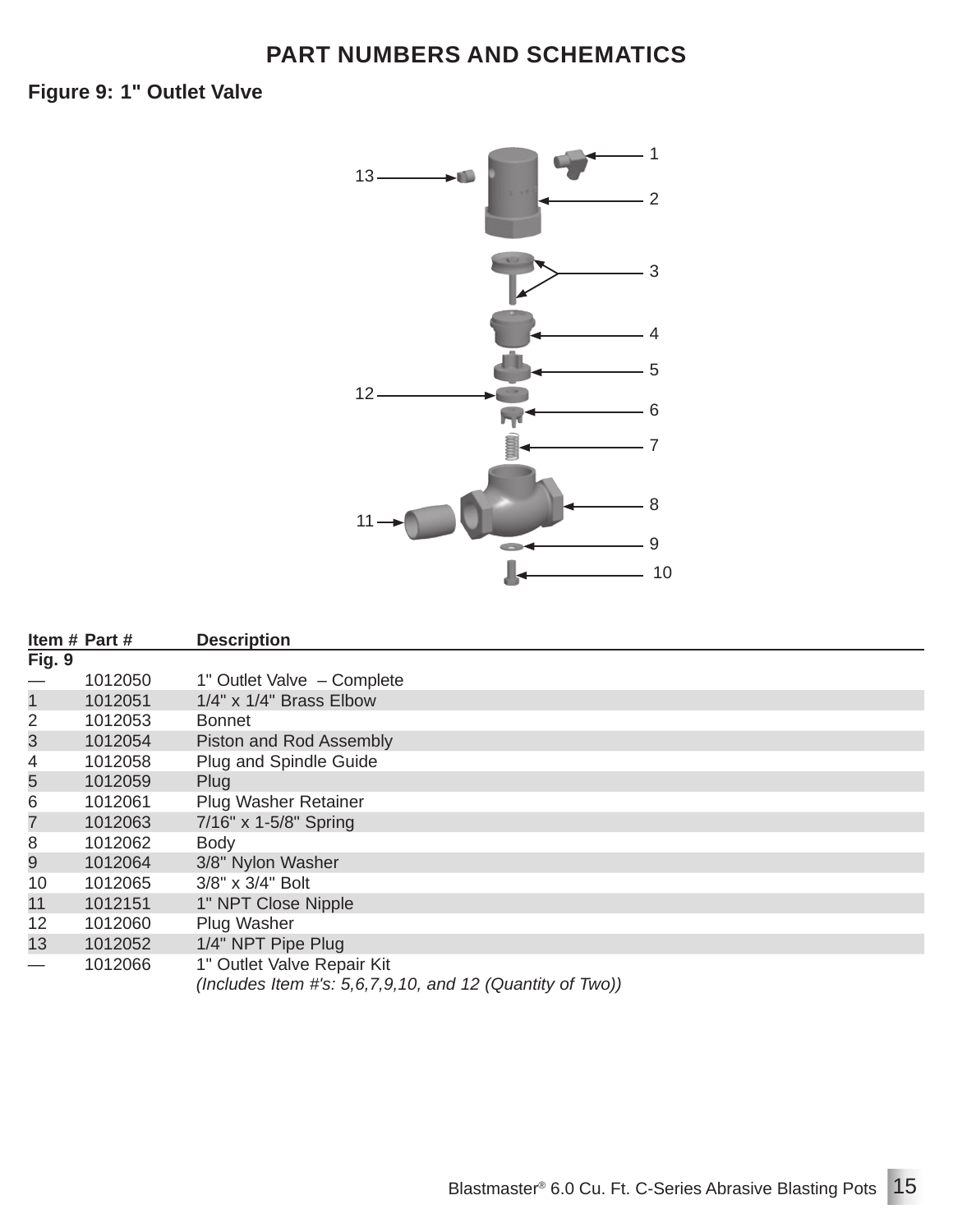**Abrasive Trap Figure 10:**



|                | Item # Part # | <b>Description</b>                                                                                |  |
|----------------|---------------|---------------------------------------------------------------------------------------------------|--|
| Fig. 10        |               |                                                                                                   |  |
|                | 1012000       | Abrasive Trap - Complete                                                                          |  |
| $\mathbf{1}$   | 1012006       | Thumb Screw (Two Required)                                                                        |  |
| 2              | 1012007       | 3/8" x 3/8" Shoulder Bolt (Four Required)                                                         |  |
| $\mathfrak{S}$ | 1012003       | Abrasive Trap Cap (Two Required)                                                                  |  |
| 4              | 1012008       | Abrasive Trap Screen Gasket                                                                       |  |
| 5              | 1012004       | <b>Abrasive Trap Body</b>                                                                         |  |
| 6              | 1012002       | Abrasive Trap O-ring (Two Required)                                                               |  |
| $\overline{7}$ | 1012005       | Cap Lock Bar (Two Required)                                                                       |  |
| 8              | 1012151       | 1" NPT Close Nipple                                                                               |  |
| 9              | 1012001       | Abrasive Trap Screen                                                                              |  |
|                | 1012009       | Abrasive Trap Repair Kit<br>(Includes Item #'s: 4,6 (Quantity of Two), and 9 (Quantity of Three)) |  |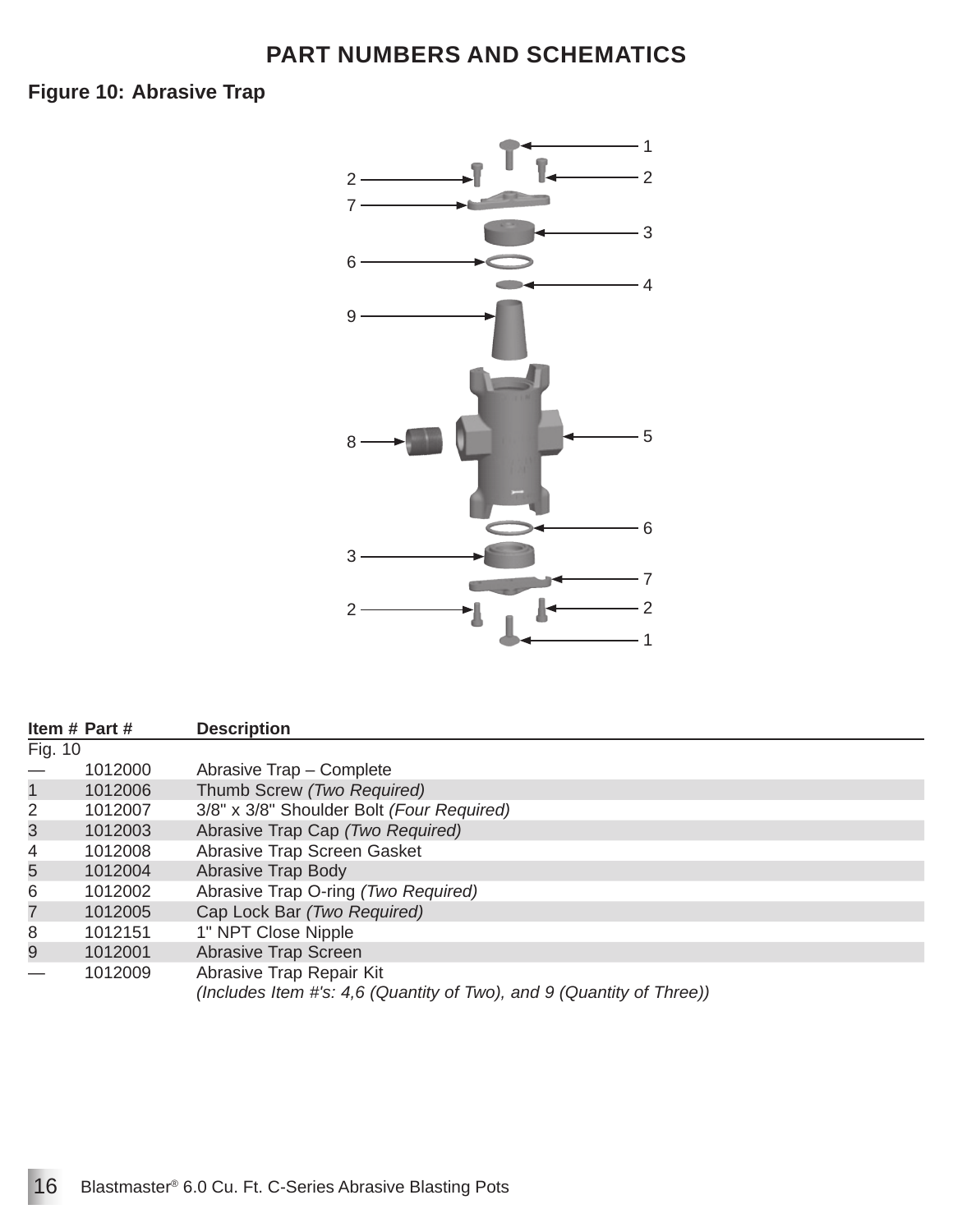#### **Figure 11: 120-Volt AC to 12-Volt AC Power Converter**



|                          | Item # Part # | <b>Description</b>                                                          |
|--------------------------|---------------|-----------------------------------------------------------------------------|
| Fig. 11                  |               |                                                                             |
|                          | 1030020       | Marco 120-Volt AC to 12-Volt AC Power Converter – Complete                  |
| $\mathbf{1}$             | 1030026       | 3-prong, 120-Volt AC Plug - Male                                            |
| 2                        | 1015550       | 14/3 SEOW Power Cord (Per Foot)                                             |
| $\mathfrak{S}$           | 1030025       | Strain Relief (Two Required)                                                |
| 4                        | 1030022       | Transformer – Marco 120-Volt AC to 12-Volt AC Power Converter               |
| 5                        | 1030013       | 14/2 SEOW Power Cord (Per Foot)                                             |
| 6                        | 1030024       | 2 Amp Fuse                                                                  |
| $\overline{7}$           | 1030023       | In-Line Fuse Holder                                                         |
|                          | 1030021       | Resistor (Not Shown)                                                        |
| $\overline{\phantom{0}}$ | 1091063       | Marco 120-Volt AC to 12-Volt AC Power Converter Hazard Identification Label |
|                          | 1091067       | Power-Out Decal (Not Shown)                                                 |
| $\overline{\phantom{0}}$ | 1092014       | Power-In Decal (Not Shown)                                                  |
|                          |               |                                                                             |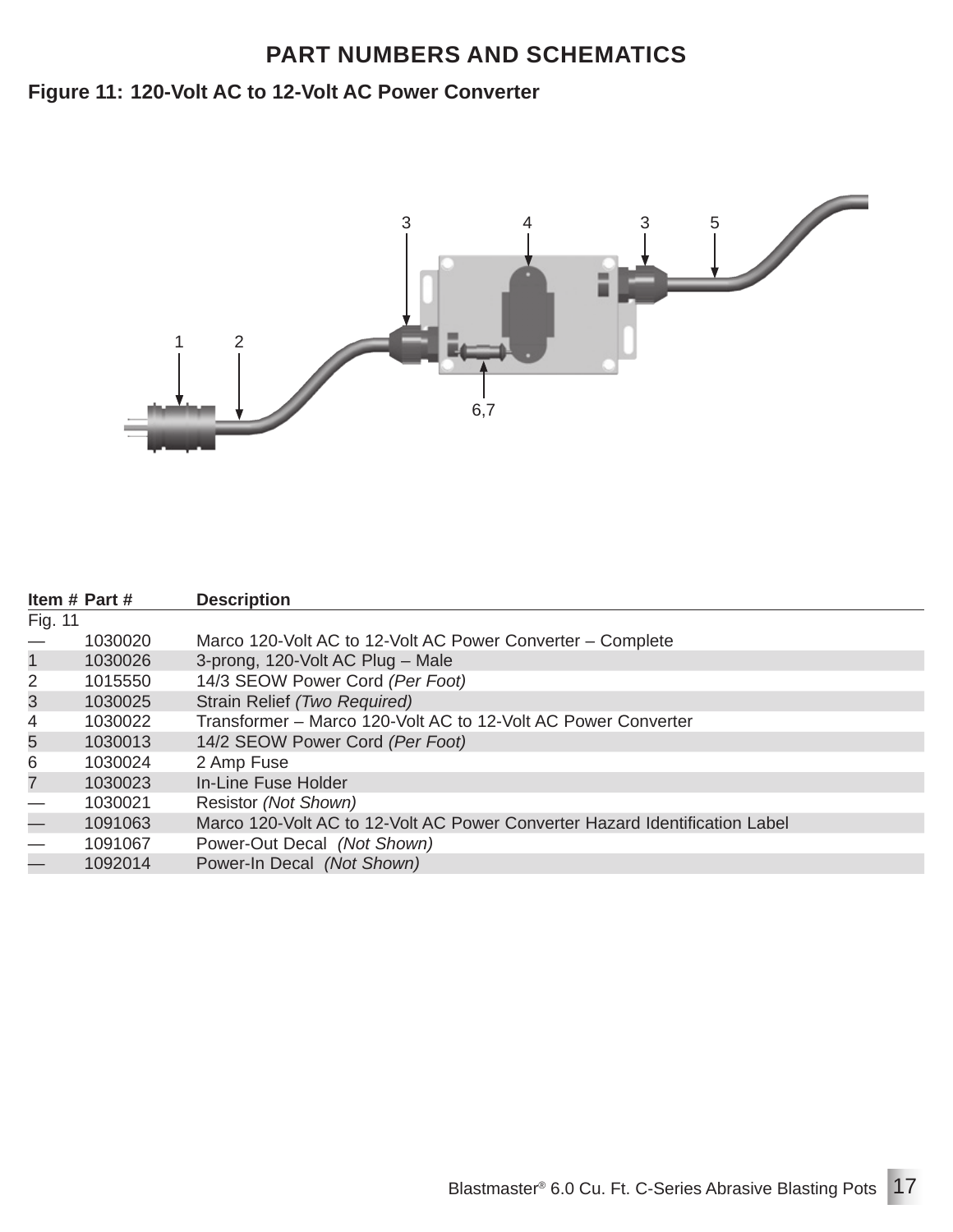#### **12-Volt DC Blastmaster® 125E Remote Control System**

|                | Item # Part # | <b>Description</b>                                                                                                                  |
|----------------|---------------|-------------------------------------------------------------------------------------------------------------------------------------|
| <b>Fig. 12</b> |               |                                                                                                                                     |
|                | 1012551       | 12-Volt DC Blastmaster <sup>®</sup> 125E Remote Control System - Complete                                                           |
| 1              | 1012326       | 1/4" NPT 90° Swivel Fitting                                                                                                         |
| $\overline{2}$ | 1017019       | $1/4"$ X $1/4"$ Hex Nipple                                                                                                          |
| $\mathfrak{S}$ | <b>10WS</b>   | <b>Watts Strainer</b>                                                                                                               |
| 4              | 1012051       | 1/4" NPT Brass Elbow (Two Required)                                                                                                 |
| 5              | 1012000       | Abrasive Trap - Complete (see Figure 10)                                                                                            |
| 6              | 1012050       | 1" Outlet Valve – Complete (see Figure 9)                                                                                           |
| $\overline{7}$ | 1011501       | 1-1/2" NPT (M) x 1-1/4" NPT (F) Bushing                                                                                             |
| 8              | 10TL5         | Coupled Pneumatic Twinline Hose - 5 Feet                                                                                            |
| 9              | 1012200       | 1-1/2" Inlet Valve - Complete (see Figure 8)                                                                                        |
| 10             | 10CL18        | Coupled Pneumatic Control Line - 18 inches                                                                                          |
| 11             | 1015542       | 50 Feet of Electric Control Line with Male and Female Twist-Lock Plugs<br>(Includes Item #'s: 12,13, and 14 (Quantity of 50 Feet))  |
| 12             | 1015551       | 2-prong Twist-Lock Plug - Male                                                                                                      |
| 13             | 1015552       | 2-prong Twist-Lock Plug - Female                                                                                                    |
| 14             | 1015540       | 16/2 Power Cord – per foot                                                                                                          |
| 15             | 1015600       | Blastmaster <sup>®</sup> 156E Remote Control Switch - Complete                                                                      |
| 16             | 1030718       | Battery Clamps (pair)                                                                                                               |
| 17             | 1015541       | <b>Battery Clamp Kit</b><br>(Includes Item #'s: 13,14 (Quantity of Two Feet), and 16)                                               |
| 18             | 1015543       | 25 Feet of Electric Control Line with Male and Female Twist-Lock Plugs<br>(Includes Item #'s: 12, 13, and 14 (Quantity of 25 Feet)) |
| 19             | 1019001       | 12-Volt DC 190 Electric Control Assembly (See Figure 11)                                                                            |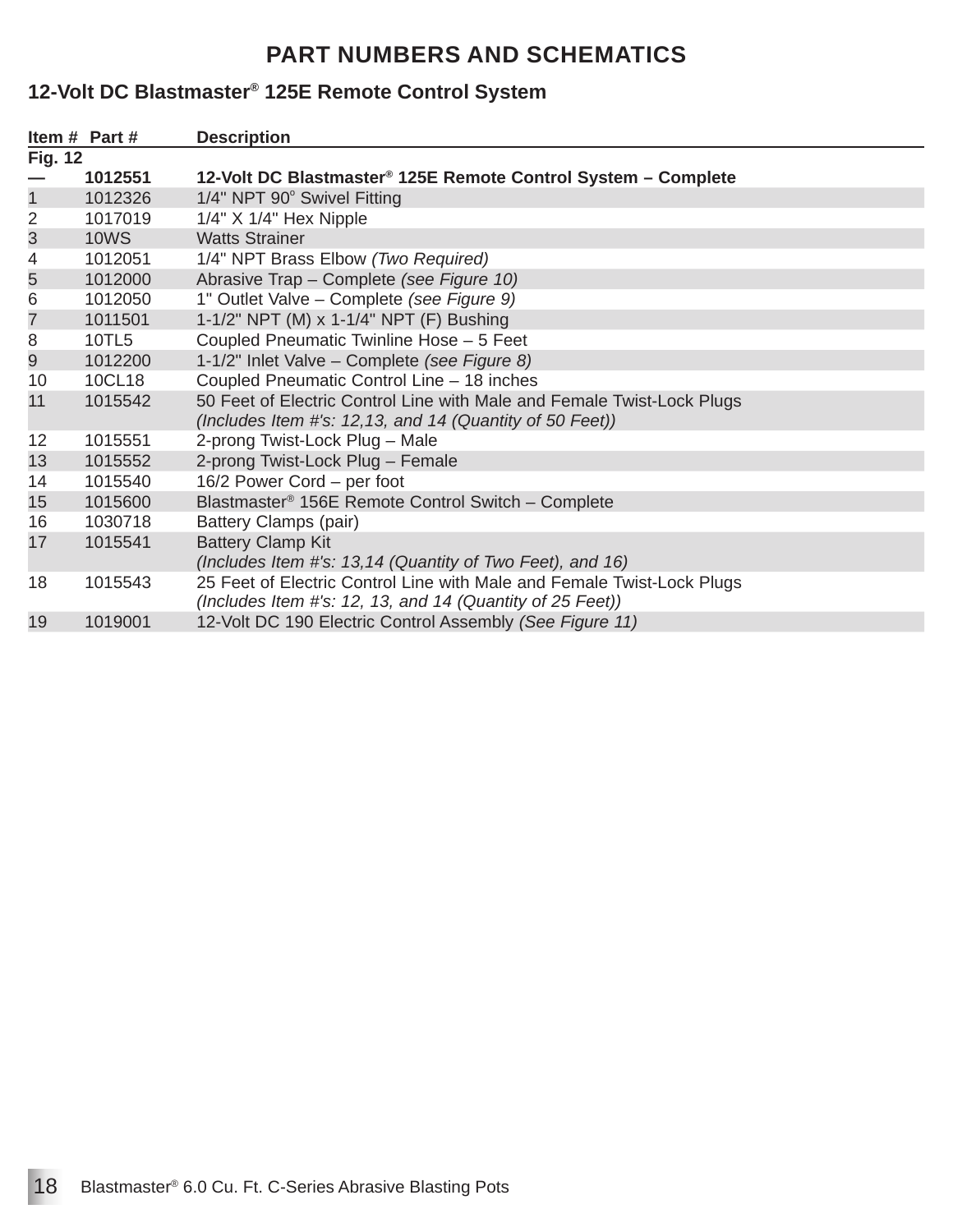# **Figure 12: 12-Volt DC Blastmaster® 125E Remote Control System**

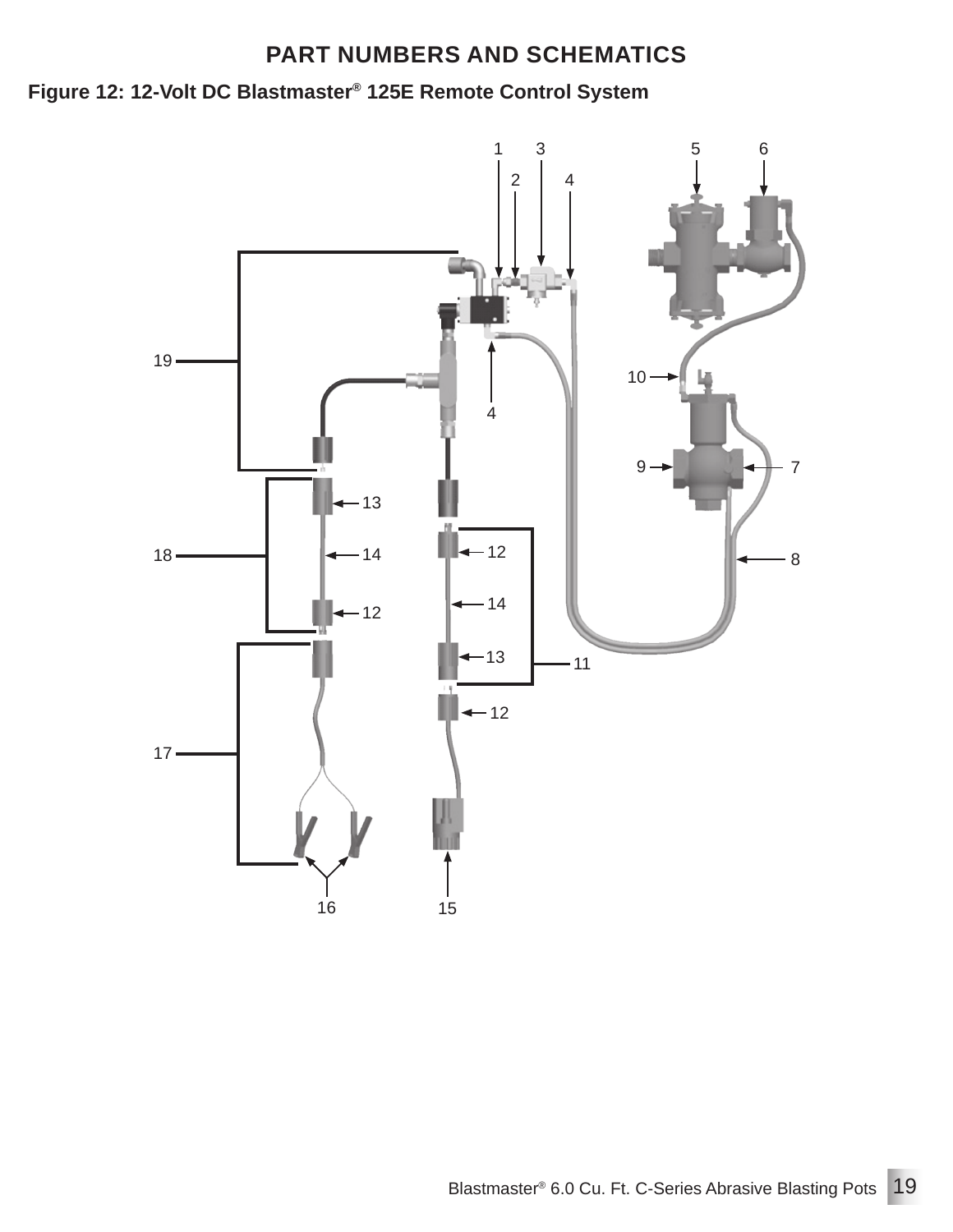#### **12-Volt DC 190 Electric Control Assembly Figure 13:**



|                | Item # Part # | <b>Description</b>                                      |
|----------------|---------------|---------------------------------------------------------|
| <b>Fig. 13</b> |               |                                                         |
|                | 1019001       | 12-Volt DC 190 Electric Control Assembly - Complete     |
| $\mathbf{1}$   | 1015552       | 2-prong Twist-Lock Plug - Female                        |
| $\overline{2}$ | 1015540       | 16/2 Electric Cord - per foot                           |
| 3              | 1019021       | Cord Grip (Two Required)                                |
| 4              | 1019022       | <b>Conduit Box Cover</b>                                |
| 5              | 1019023       | <b>Conduit Box Cover Gasket</b>                         |
| 6              | 1030028       | <b>Butt Splicer</b>                                     |
| 7              | 1019010       | 12-Volt DC Electric Solenoid - Complete (see Figure 14) |
| 8              | 1011217       | $1/4"$ x 2" Pipe Nipple                                 |
| 9              | 1011832       | 1/4" NPT 90° Pipe Nipple                                |
| 10             | 10DE025       | <b>Dust Eliminator</b>                                  |
| 11             | 20100677      | $1/2"$ x $1/2"$ NPT Hex Nipple                          |
| 12             | 1015551       | 2-prong Twist-Lock Plug - Male                          |
| 13             | 1090020       | 1/2" Tee Conduit Box                                    |
|                |               |                                                         |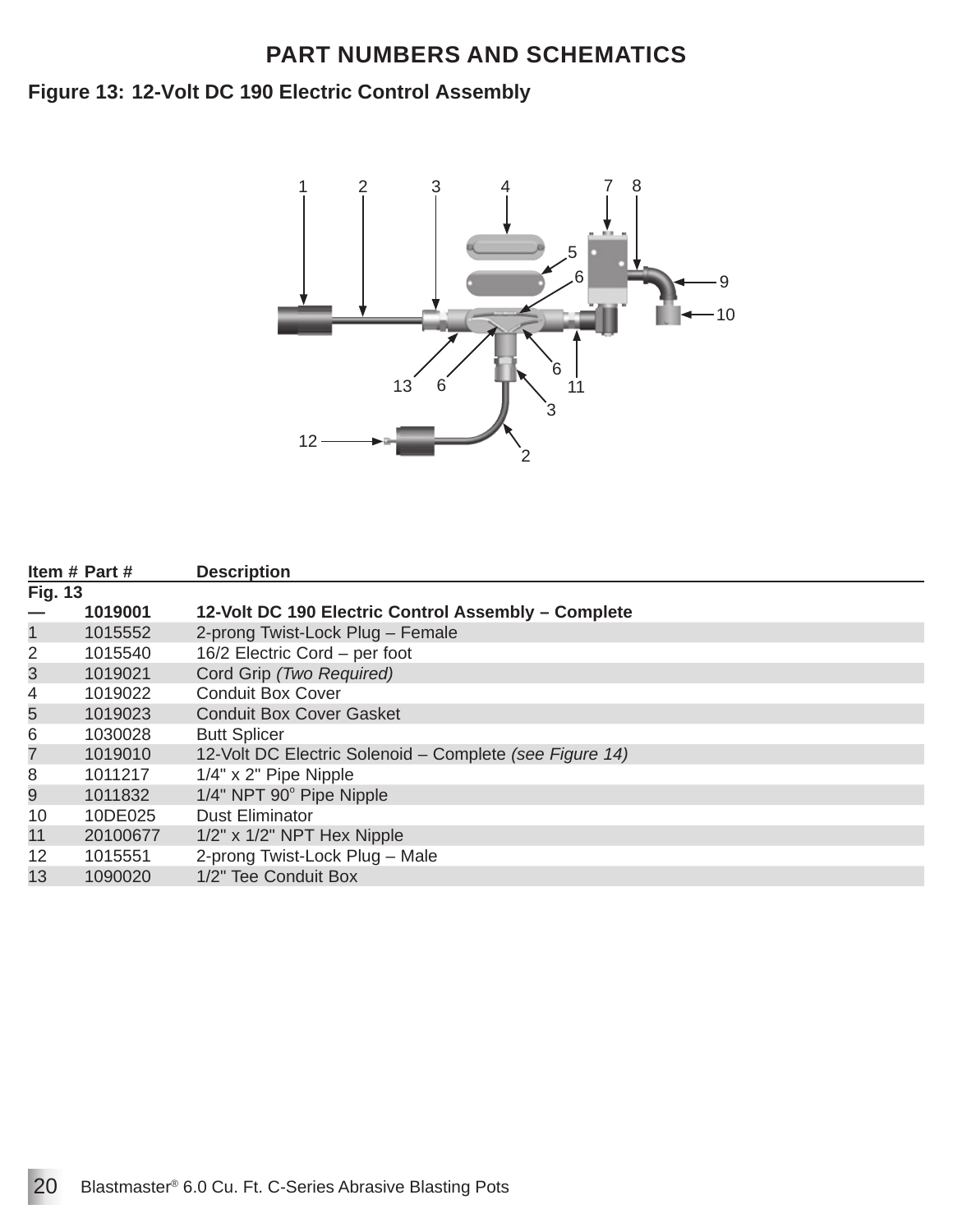#### **12-Volt DC 190 Electric Solenoid Figure 14:**



| Item $#$ Part $#$ |         | <b>Description</b>                                                           |
|-------------------|---------|------------------------------------------------------------------------------|
| <b>Fig. 14</b>    |         |                                                                              |
|                   | 1019010 | 12-Volt DC 190 Electric Solenoid - Complete                                  |
| $\mathbf{1}$      | 1019029 | <b>Felt Filter</b>                                                           |
| $\overline{2}$    | 1019032 | Spring                                                                       |
| 3                 | 1019033 | Gasket                                                                       |
| 4                 | 1019039 | 12-Volt DC Coil                                                              |
| 5                 | 1019034 | 12-Volt DC Operator Assembly<br>(Includes Items: #3, #4, G, H, I, and J)     |
|                   | 1019030 | Electric Solenoid Repair Kit<br>(Includes Items: #1, #2, #3, C, D, and $E$ ) |
|                   |         | $*$ Hama $\Lambda$ Lara not available individually                           |

*\* Items A–J are not available individually*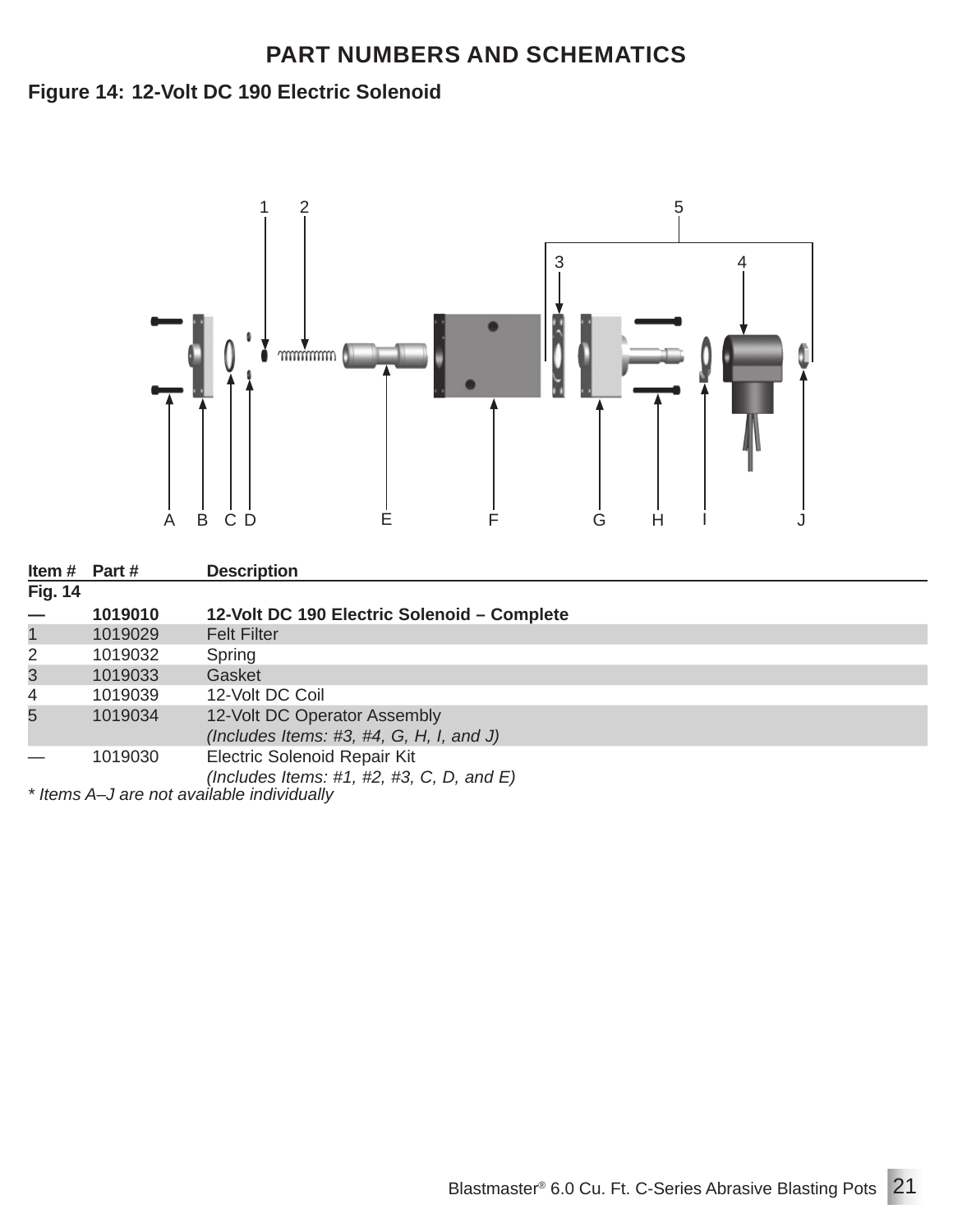#### **120-Volt AC Blastmaster® 125E Remote Control System**

|                | Item # Part # | <b>Description</b>                                                                                                                 |
|----------------|---------------|------------------------------------------------------------------------------------------------------------------------------------|
| <b>Fig. 15</b> |               |                                                                                                                                    |
|                | 1012552       | 120-Volt AC Blastmaster <sup>®</sup> 125E Remote Control System – Complete                                                         |
| $\mathbf{1}$   | 1012326       | 1/4" NPT 90° Swivel Fitting                                                                                                        |
| 2              | 1017019       | $1/4"$ X $1/4"$ Hex Nipple                                                                                                         |
| 3              | <b>10WS</b>   | <b>Watts Strainer</b>                                                                                                              |
| 4              | 1012051       | 1/4" NPT Brass Elbow (Two Required)                                                                                                |
| 5              | 1012000       | Abrasive Trap - Complete (see Figure 10)                                                                                           |
| 6              | 1012050       | 1" Outlet Valve - Complete (see Figure 9)                                                                                          |
| $\overline{7}$ | 1011501       | 1-1/2" NPT (M) x 1-1/4" NPT (F) Bushing                                                                                            |
| 8              | 10TL5         | Coupled Pneumatic Control Line - 5 Feet                                                                                            |
| 9              | 1012200       | 1-1/2" Inlet Valve - Complete (see Figure 8)                                                                                       |
| 10             | 10CL18        | Coupled Pneumatic Control Line - 18 inches                                                                                         |
| 11             | 1015542       | 50 Feet of Electric Control Line with Male and Female Twist-Lock Plugs<br>(Includes Item #'s: 12,13, and 14 (Quantity of 50 Feet)) |
| 12             | 1015551       | 2-prong Twist-Lock Plug – Male                                                                                                     |
| 13             | 1015552       | 2-prong Twist-Lock Plug - Female                                                                                                   |
| 14             | 1015540       | 16/2 Power Cord - per foot                                                                                                         |
| 15             | 1015600       | Blastmaster <sup>®</sup> 156E Remote Control Switch - Complete                                                                     |
| 16             | 1030020       | Marco 120-Volt AC to 12-Volt AC Power Converter (see Figure 11)                                                                    |
| 17             | 1019002       | 12-Volt AC 190 Electric Control Assembly (see Figure 17)                                                                           |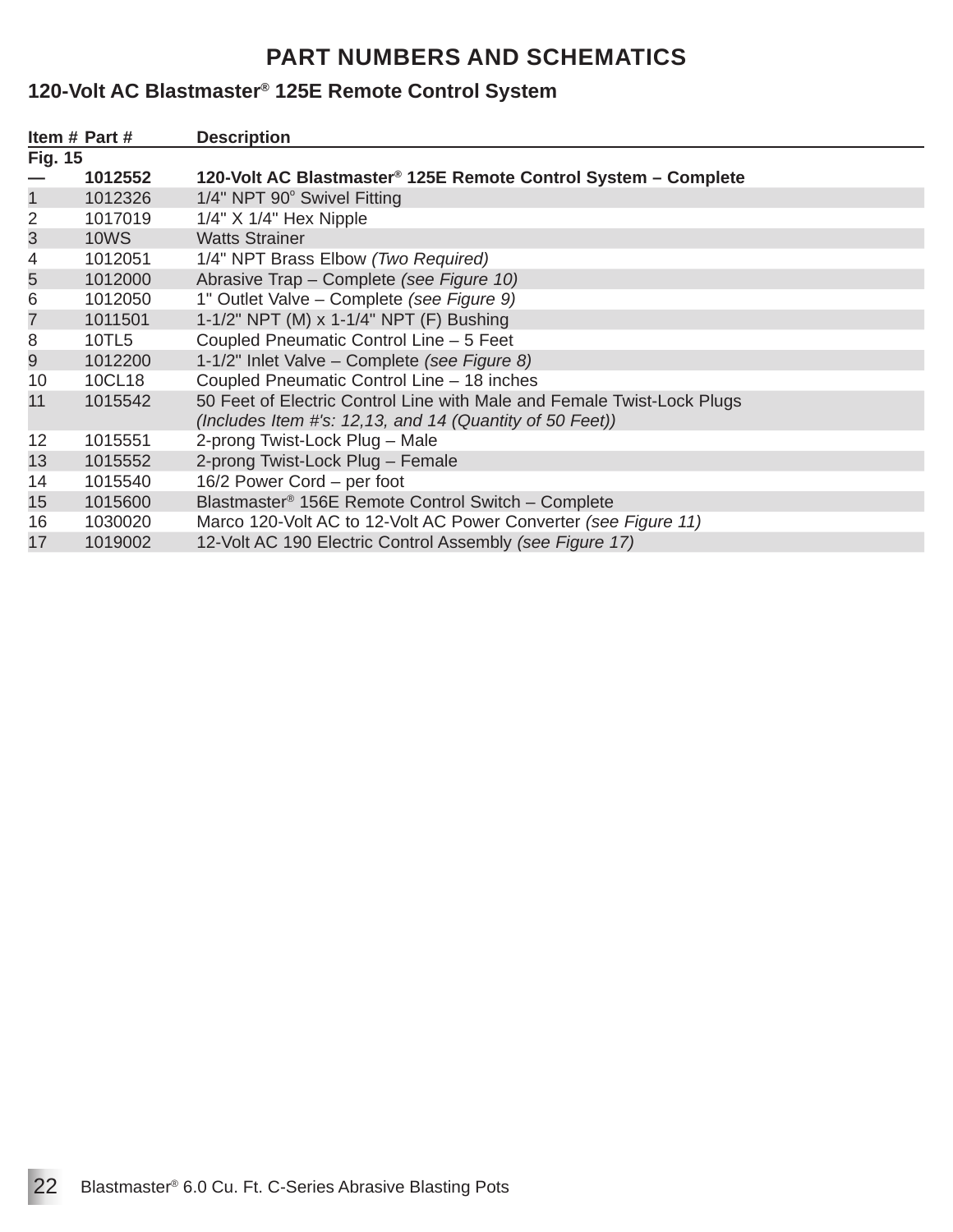**Figure 15: 120-Volt AC Blastmaster® 125E Remote Control System**

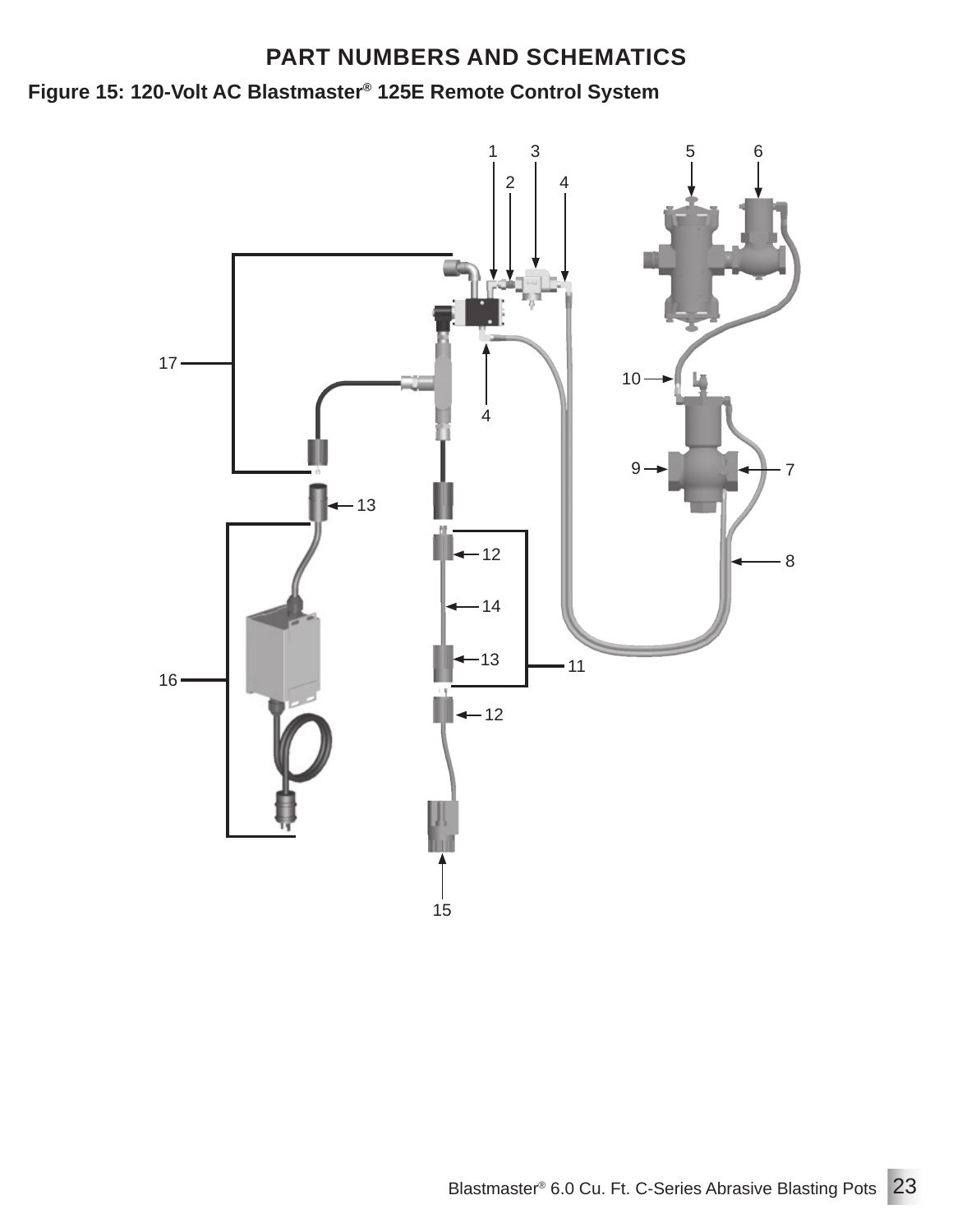#### **12-Volt AC 190 Electric Control Assembly Figure 16:**



|                 | Item # Part # | <b>Description</b>                                      |
|-----------------|---------------|---------------------------------------------------------|
| <b>Fig. 16</b>  |               |                                                         |
|                 | 1019002       | 12-Volt AC 190 Electric Control Assembly - Complete     |
| $\mathbf{1}$    | 1015552       | 2-prong Twist-Lock Plug - Female                        |
| 2               | 1015540       | 16/2 Power Cord – per foot                              |
| 3               | 1019021       | Cord Grip (Two Required)                                |
| 4               | 1019022       | <b>Conduit Box Cover</b>                                |
| 5               | 1019023       | <b>Conduit Box Cover Gasket</b>                         |
| 6               | 1030028       | <b>Butt Splicer</b>                                     |
| 7               | 1019011       | 12-Volt AC Electric Solenoid - Complete (see Figure 17) |
| 8               | 1011217       | $1/4"$ x 2" Pipe Nipple                                 |
| 9               | 1011832       | 1/4" NPT 90° Pipe Nipple                                |
| 10              | 10DE025       | <b>Dust Eliminator</b>                                  |
| 11              | 20100677      | $1/2$ " x $1/2$ " NPT Hex Nipple                        |
| 12 <sup>2</sup> | 1015551       | 2-prong Twist-Lock Plug - Male                          |
| 13              | 1090020       | 1/2" Tee Conduit Box                                    |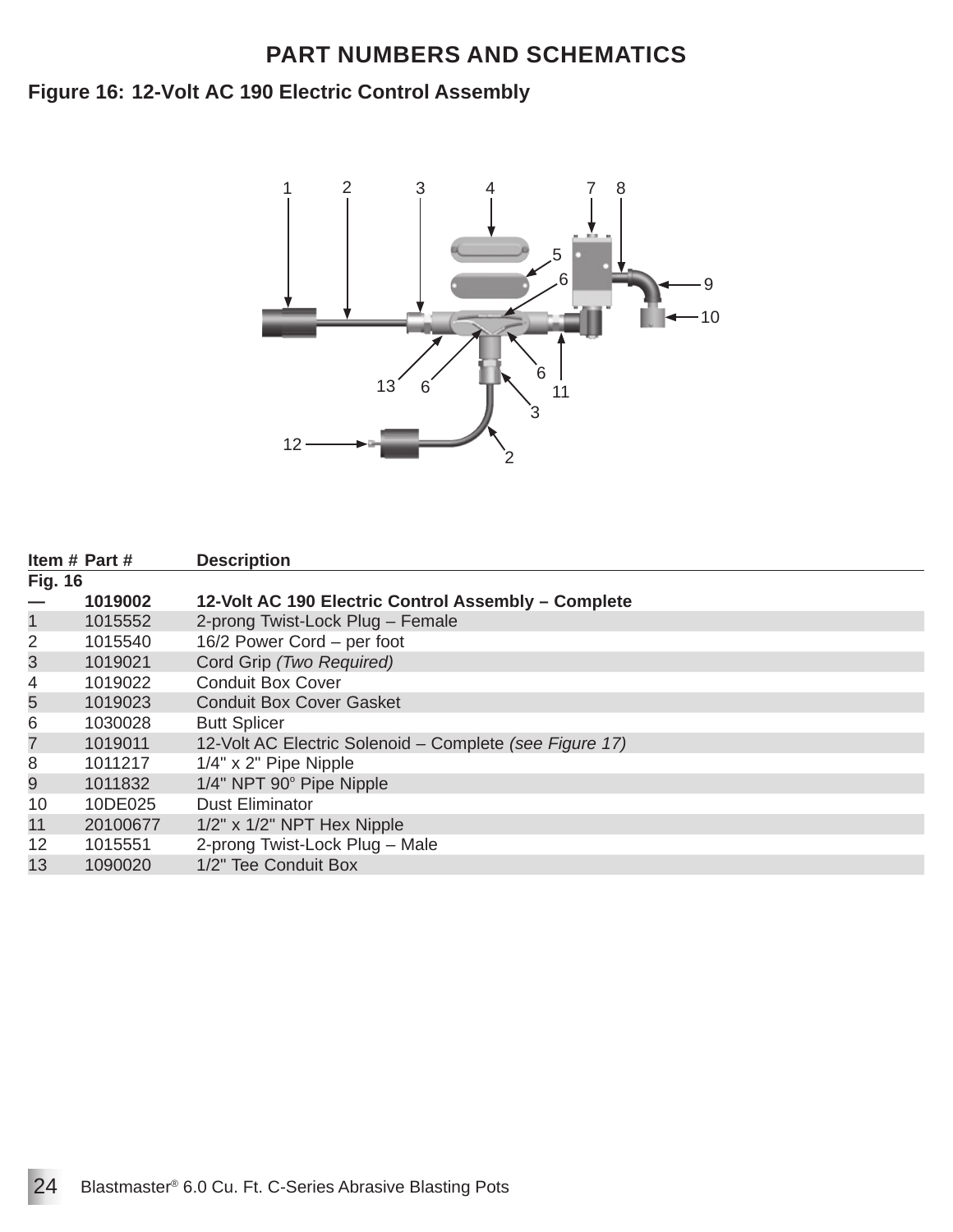#### **12-Volt AC 190 Electric Solenoid Figure 17:**



| Item $#$ Part $#$ |         | <b>Description</b>                                                                      |
|-------------------|---------|-----------------------------------------------------------------------------------------|
| <b>Fig. 17</b>    |         |                                                                                         |
|                   | 1019011 | 12-Volt AC 190 Electric Solenoid - Complete                                             |
| $\mathbf{1}$      | 1019029 | <b>Felt Filter</b>                                                                      |
| $\overline{2}$    | 1019032 | Spring                                                                                  |
| 3                 | 1019033 | Gasket                                                                                  |
| 4                 | 1019040 | 12-Volt AC Coil                                                                         |
| 5                 | 1019035 | 12-Volt AC Electric Operator Assembly<br>(Includes Items: $\#3, \#4, G, H, I$ , and J)  |
|                   | 1019030 | 12-Volt AC Electric Solenoid Repair Kit<br>(Includes Items: #1, #2, #3, C, D, and $E$ ) |
|                   |         | * Items A-J are not available individually                                              |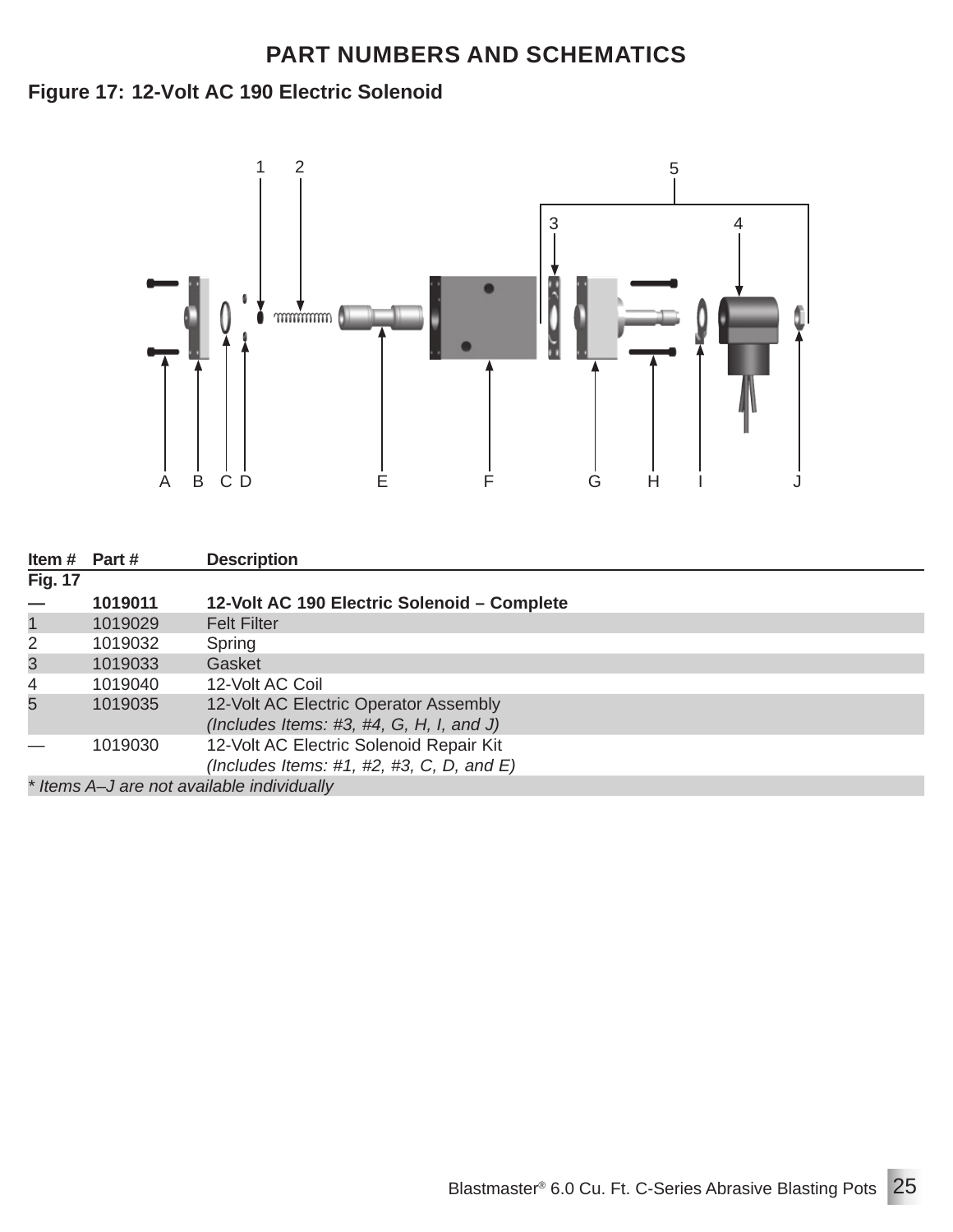#### **Blastmaster® Regulator Abrasive Metering Valve**

| Item#          | Part#   |                                                                                                       |
|----------------|---------|-------------------------------------------------------------------------------------------------------|
| <b>Fig. 18</b> |         |                                                                                                       |
|                | 1014000 | Blastmaster® Regulator Abrasive Metering Valve - Complete                                             |
| $\mathbf{1}$   | 1014022 | 1/2" Hex Nut (Eight Required)                                                                         |
| 2              | 1014001 | <b>Upper Body</b>                                                                                     |
| 3              | 1014004 | Body Gasket (Two Required)                                                                            |
| 4              | 1014003 | <b>Valve Core</b>                                                                                     |
| 5              | 1014005 | <b>Stainless Disc</b>                                                                                 |
| 6              | 1014012 | <b>Shaft Gasket</b>                                                                                   |
| 7              | 1014002 | Lower Body                                                                                            |
| 8              | 1014021 | 1/2" x 1-3/4" Hex Bolt (Four Required)                                                                |
| 9              | 1014023 | Packing Rope                                                                                          |
| 10             | 1014011 | Packing Gland                                                                                         |
| 11             | 1012105 | Spring (1-11/16" Long)                                                                                |
| 12             | 1014006 | Heavy-Duty Handle                                                                                     |
| 13             | 1014026 | Pin                                                                                                   |
| 14             | 1014025 | Pin Clip                                                                                              |
| 15             | 1014024 | 1-1/4" "Y" Fitting                                                                                    |
| 16             | 1011207 | $1-1/4$ " x 4" Nipple                                                                                 |
| 17             | 1014010 | Stud (Two Required)                                                                                   |
| 18             | 1014016 | 1/4" Wing Nut                                                                                         |
| 19             | 1014017 | 1/4" Flat Washer                                                                                      |
| 20             | 1014008 | Spacer                                                                                                |
| 21             | 1012154 | $1/4$ " x 1" Hex Bolt                                                                                 |
| 22             | 1014018 | 1/4" x 1/2" Set Screw (Two Required)                                                                  |
| 23             | 1014007 | Gauge                                                                                                 |
| 24             | 1012112 | 2" O.D. x 1/8" O-ring                                                                                 |
| 25             | 1014013 | <b>Inspection Plate</b>                                                                               |
| 26             | 1014020 | 5/16" Wing Nut (Two Required)                                                                         |
| 27             | 1014019 | 5/16" x 1-1/4" Bolt (Two Required)                                                                    |
| 28             | 1014015 | 1-1/2" NPT Close Nipple                                                                               |
|                | 105M021 | Features, Advantages, and Benefits Guide - Blastmaster <sup>®</sup> Regulator Abrasive Metering Valve |
|                | 106M021 | Part Numbers and Schematics Guide - Blastmaster <sup>®</sup> Regulator Abrasive Metering Valve        |
|                | 1090021 | Operator's Manual - Blastmaster <sup>®</sup> Regulator Abrasive Metering Valve                        |
|                | 1091045 | Hazard Identification Tag                                                                             |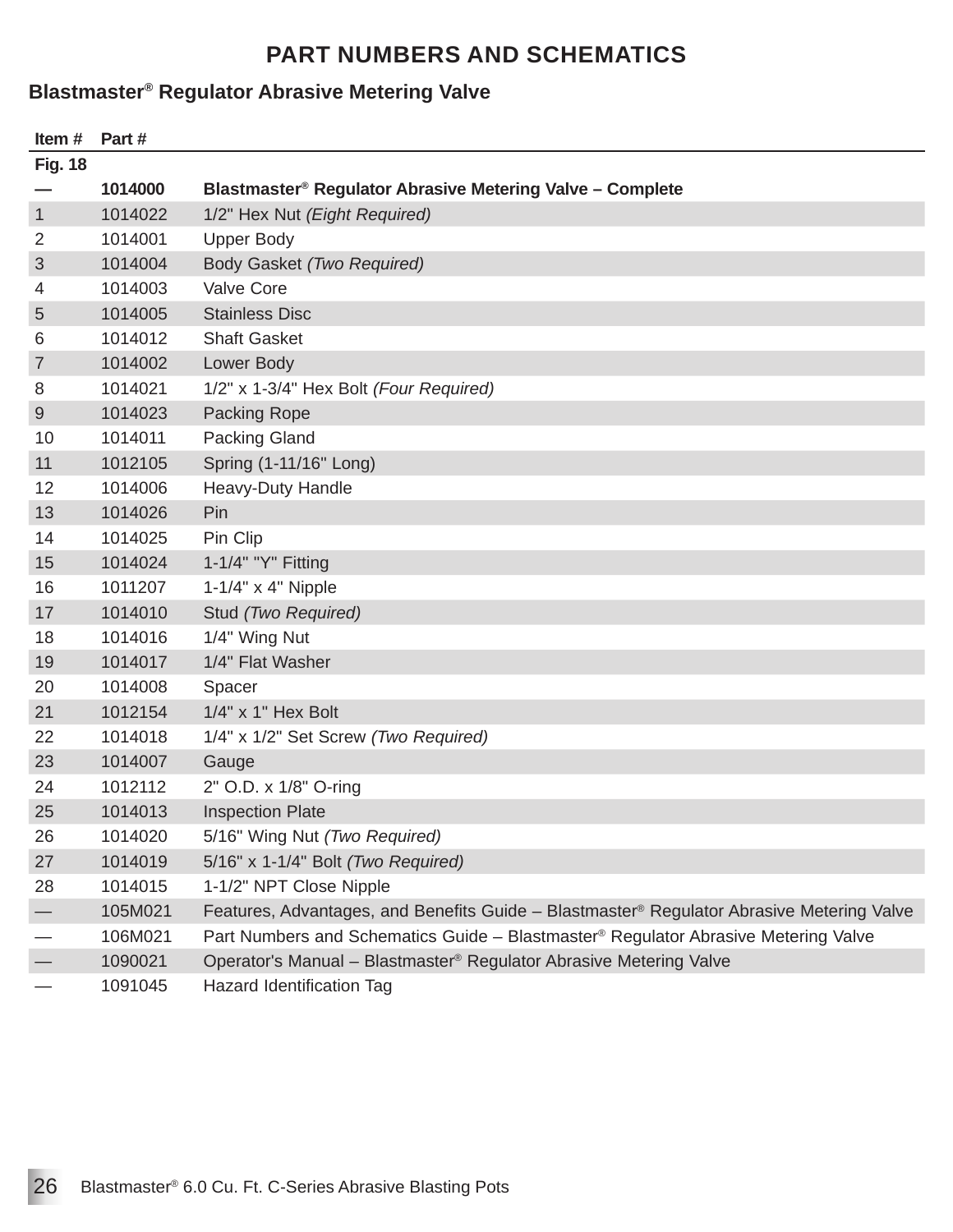# **Blastmaster® Figure 18: Regulator Abrasive Metering Valve**

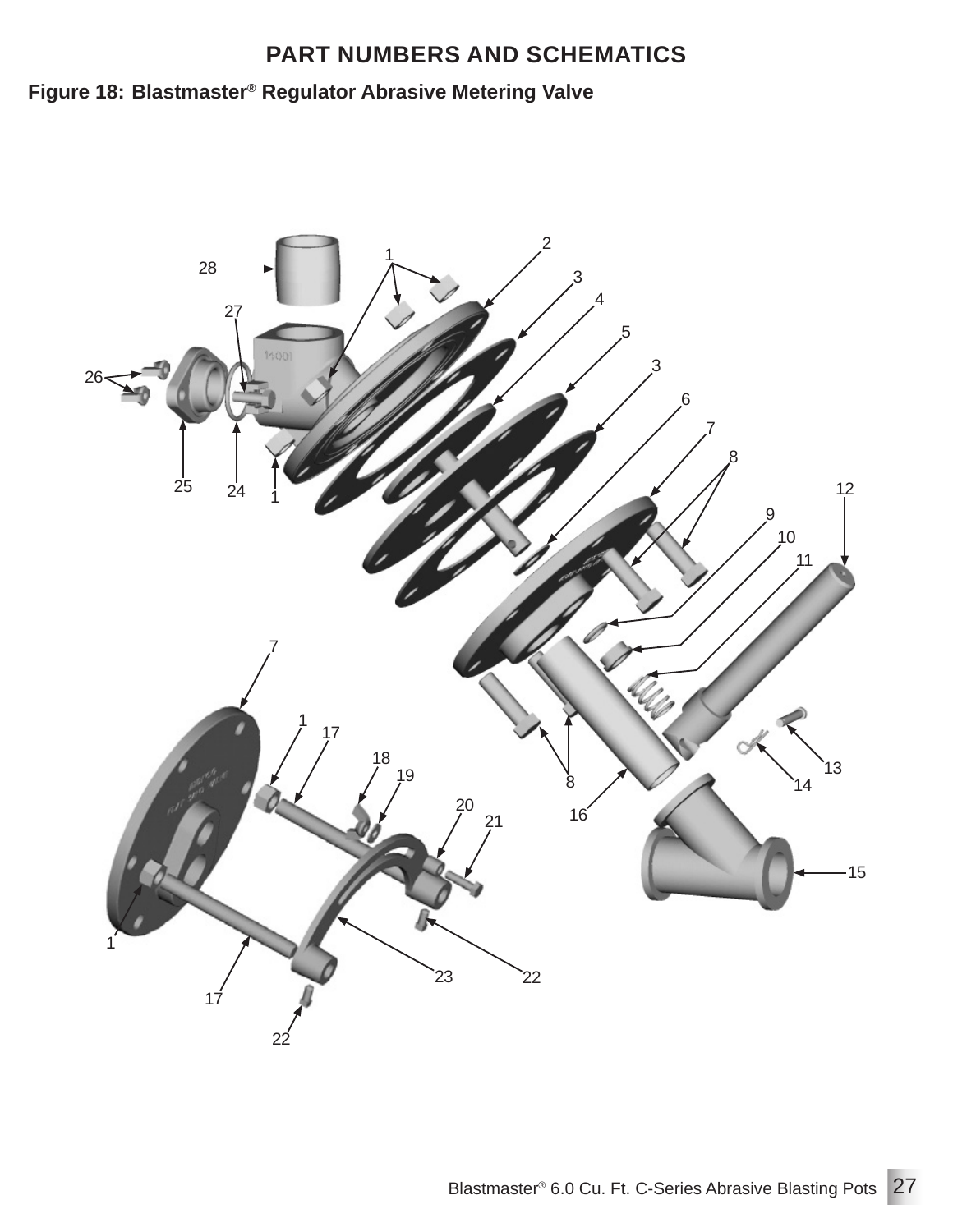# **OPTIONAL ACCESSORIES**

#### **Figure 19: 1-1/2" Extractor Abrasive Blasting Pot Moisture Separator**



| Item # Part #  |          | <b>Description</b>                                                |
|----------------|----------|-------------------------------------------------------------------|
| <b>Fig. 19</b> |          |                                                                   |
|                | 10101313 | 1-1/2" Extractor Abrasive Blasting Pot Moisture Separator         |
| $\overline{1}$ | 1014015  | 1-1/2" NPT Close Nipple (Two Required)                            |
| $\overline{2}$ | 1012101  | 1/4" NPT Brass Petcock                                            |
| 3              | 10ME4    | 1-1/2" (F) 4-Lug Air Hose Coupling                                |
| $\overline{4}$ | 1011603  | 1-1/2" NPT Full Port Brass Ball Valve                             |
| 5              | 1011842  | 1-1/2" 90° Galvanized Elbow                                       |
|                | 105M349  | Features and Specifications Guide – Extractor Moisture Separators |
|                | 106M349  | Part Numbers and Schematics Guide – Extractor Moisture Separators |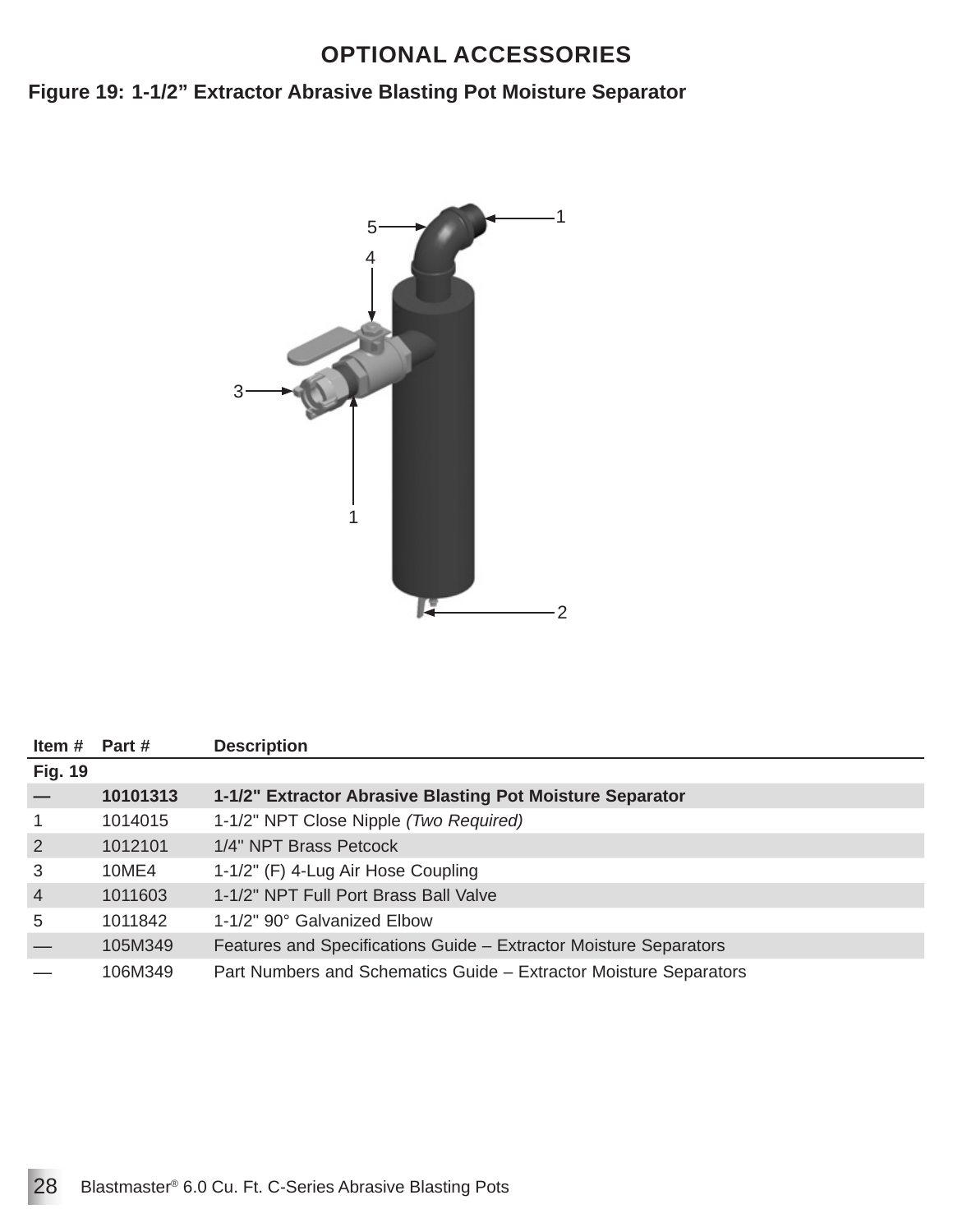# **OPTIONAL ACCESSORIES**

**Figure 20: Lid and Screen**



| Item #         | <b>Part #</b> | <b>Description</b>                      |
|----------------|---------------|-----------------------------------------|
| <b>Fig. 20</b> |               |                                         |
|                | 1006101       | 24" Lid                                 |
| 2              | 1006102       | 24" Screen                              |
| 3              | 10100733      | Abrasive Umbrella (Screen Not Included) |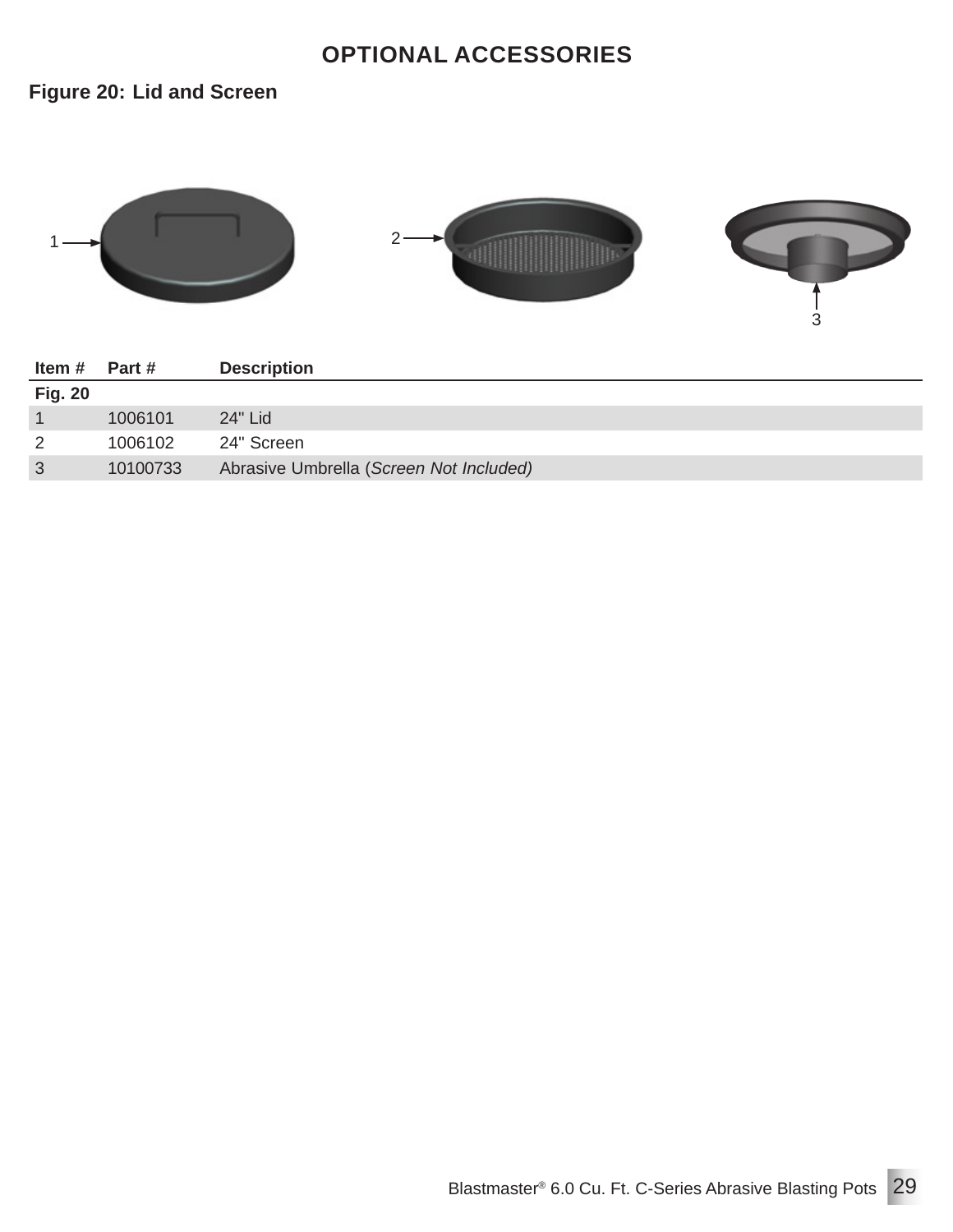### **OPTIONAL ACCESSORIES**



| Item #         | Part #    | <b>Description</b>                                                               |
|----------------|-----------|----------------------------------------------------------------------------------|
| <b>Fig. 21</b> |           |                                                                                  |
|                | 1065040   | Load Skid for Blastmaster® 6.0 and 6.5 Cu. Ft. Abrasive Blasting Pots – Complete |
| $\mathbf{1}$   | 10L805003 | 5/16" Zinc Flat Washer                                                           |
| $\overline{2}$ | 1035046   | 5/16-18 Nut                                                                      |
| 3              | 10L805014 | 5/16" Lock Washer                                                                |
| $\overline{4}$ | 1035045   | $5/16 - 18 \times 1$ " Bolt                                                      |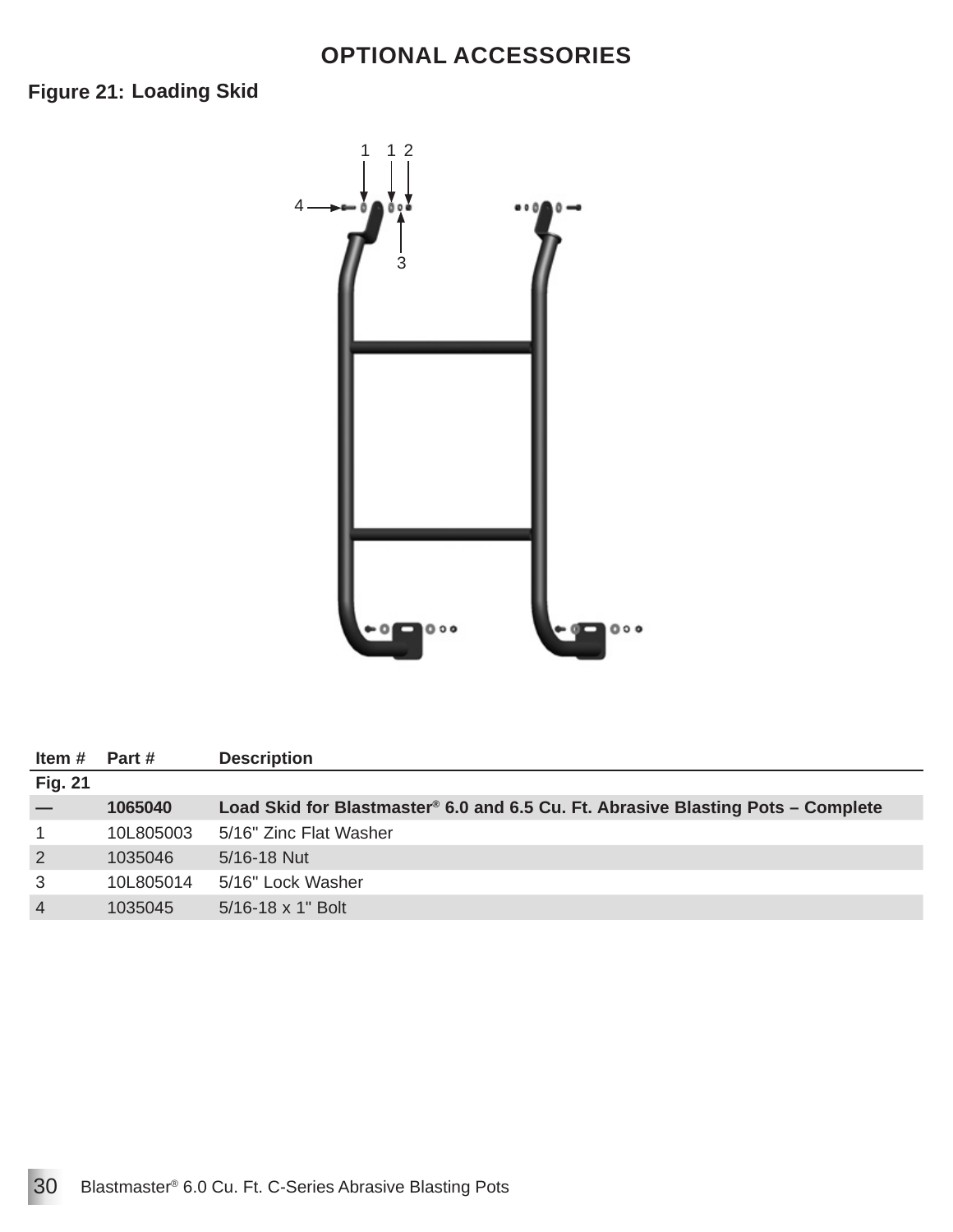# **MAINTENANCE NOTES**

| <b>DATE</b> | <b>TYPE OF SERVICE</b> | <b>PART NUMBER</b> |
|-------------|------------------------|--------------------|
|             |                        |                    |
|             |                        |                    |
|             |                        |                    |
|             |                        |                    |
|             |                        |                    |
|             |                        |                    |
|             |                        |                    |
|             |                        |                    |
|             |                        |                    |
|             |                        |                    |
|             |                        |                    |
|             |                        |                    |
|             |                        |                    |
|             |                        |                    |
|             |                        |                    |
|             |                        |                    |
|             |                        |                    |
|             |                        |                    |
|             |                        |                    |
|             |                        |                    |
|             |                        |                    |
|             |                        |                    |
|             |                        |                    |
|             |                        |                    |
|             |                        |                    |
|             |                        |                    |
|             |                        | - -                |
|             |                        |                    |
|             |                        | - -<br>-           |
|             |                        | -                  |
|             |                        | $\sim$<br>-        |
|             |                        |                    |
|             |                        | $\sim$             |
|             |                        |                    |
|             |                        |                    |